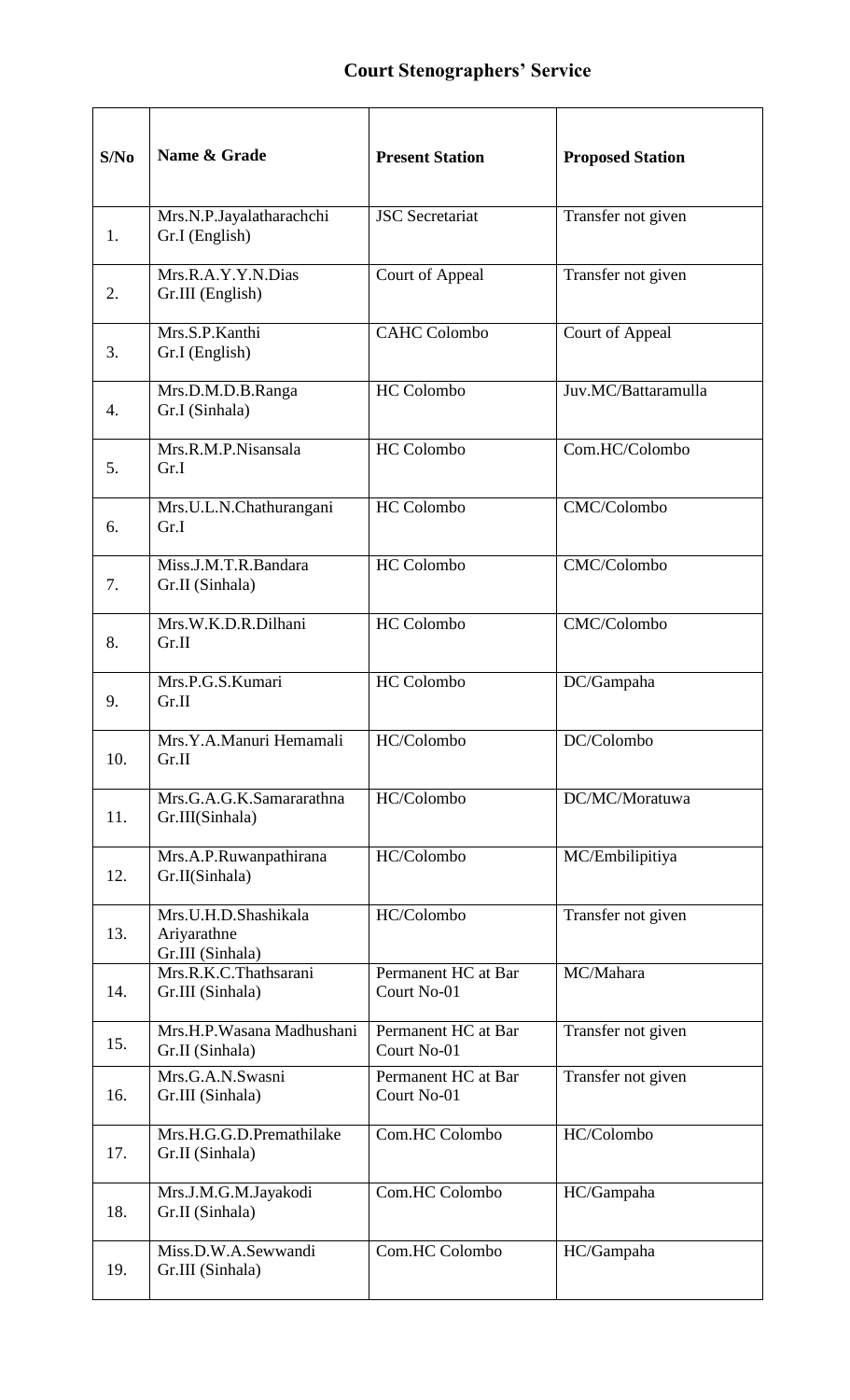| 20. | Mrs.P.K.H.A.S.B.Seneviratne<br>Gr.III (Sinhala)    | Com.HC Colombo     | MC/Mahara          |
|-----|----------------------------------------------------|--------------------|--------------------|
| 21. | Mrs.U.H.P.Madubhashini<br>Gr.III (English)         | Com.HC Colombo     | Transfer not given |
| 22. | Mrs.U.A.N.Priyadarshani<br>Gr.I (Sinhala)          | DC Colombo         | HC/Gampaha         |
| 23. | Mrs.R.A.H.Dilhari<br>Gr.II (Sinhala)               | DC Colombo         | HC/Gampaha         |
| 24. | Miss.W.Nelum<br>Gr.II (Sinhala)                    | DC Colombo         | MC/Panadura        |
| 25. | Mrs.D.D.D.Madhuhansi<br>Gr.II (Sinhala)            | DC Colombo         | DC/MC/Attangalle   |
| 26. | Mrs.M.W.R.S.Kaushalya<br>Gr.II (Sinhala)           | DC Colombo         | MC/Panadura        |
| 27. | Mrs.A.G.I.Dilrukshi<br>Gr.II (Sinhala)             | DC Colombo         | MC/Avissawella     |
| 28. | Miss.R.A.D.D.C.Rajapakshe<br>Gr.II                 | DC/Colombo         | HC/Colombo         |
| 29. | Mrs.M.M.H.K.Dinesha<br>Lakmali<br>Gr.III (Sinhala) | DC/Colombo         | MC/Kegalle         |
| 30. | Mrs.U.M.U.K.Udagedara<br>Gr.I (Sinhala)            | <b>CMC</b> Colombo | HC/Colombo         |
| 31. | Miss.P.Indrani<br>Gr.I (Sinhala)                   | <b>CMC</b> Colombo | HC/Colombo         |
| 32. | Mrs.S.M.C.Vithana<br>Gr.I                          | <b>CMC</b> Colombo | HC/Colombo         |
| 33. | Miss.R.A.I.Ranasinghe<br>Gr.II (Sinhala)           | <b>CMC Colombo</b> | DC/Colombo         |
| 34. | Mrs.K.W.Purnima Charuni<br>Gr.II (Sinhala)         | <b>CMC</b> Colombo | DC/Kurunegala      |
| 35. | Mrs.H.K.K.T.I.Fiyuri<br>Gr.II (Sinhala)            | <b>CMC</b> Colombo | DC/Elpitiya        |
| 36. | Mrs.J.C.A.Kodithuwakku<br>Gr.II (Sinhala)          | <b>CMC</b> Colombo | DC/MC Moratuwa     |
| 37. | Miss.S.P.Kodithuwakku<br>Gr.II (Sinhala)           | <b>CMC</b> Colombo | MC/Panadura        |
| 38. | Mrs.C.N.Perera<br>Gr.II (Sinhala)                  | <b>CMC</b> Colombo | MC/Panadura        |
| 39. | Mrs.P.P.G.P.A.Madubhashini<br>Gr.II (Sinhala)      | <b>CMC Colombo</b> | Transfer not given |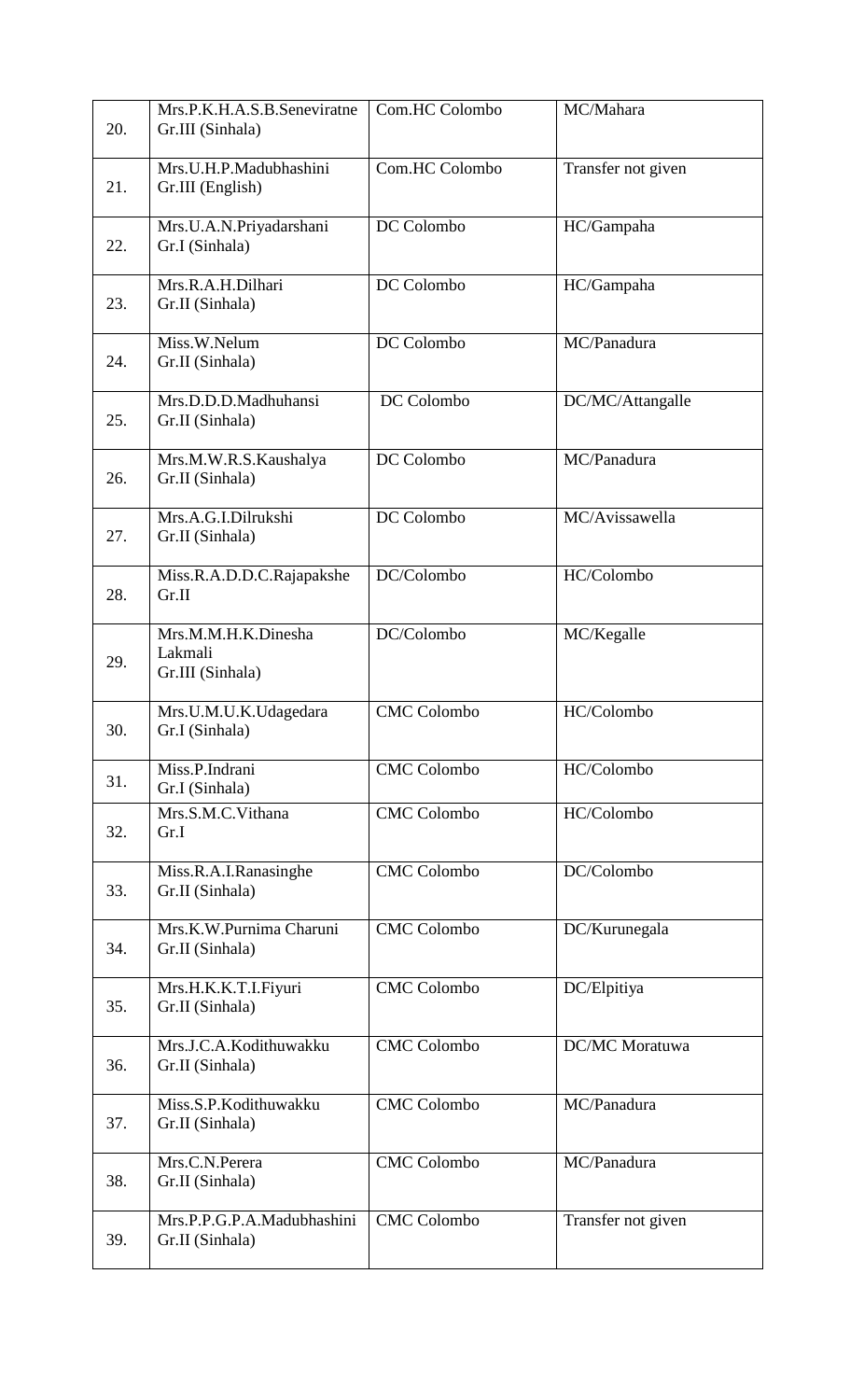| 40. | Mrs.W.I.Sandamali<br>Gr.II (Sinhala)               | <b>CMC</b> Colombo | DC/MC/Marawila     |
|-----|----------------------------------------------------|--------------------|--------------------|
| 41. | Miss.G.N.Lakmali<br>Gr.III (Sinhala)               | <b>CMC</b> Colombo | Transfer not given |
| 42. | Mrs.V.P.D.Nisansala<br>Gr.III (Sinhala)            | <b>CMC</b> Colombo | Transfer not given |
| 43. | Mrs.H.P.V.R.Dharshani<br>Gr.III (Sinhala)          | <b>CMC Colombo</b> | Transfer not given |
| 44. | Mrs.H.L.A.Iresha<br>Gr.III (Sinhala)               | <b>CMC</b> Colombo | Transfer not given |
| 45. | Mrs.S.L.Damayanthi<br>Gr.III (Sinhala)             | <b>CMC Colombo</b> | Transfer not given |
| 46. | Mrs.A.G.K.M.A.K.Dasanaya<br>ke<br>Gr.III (Sinhala) | <b>CMC</b> Colombo | Transfer not given |
| 47. | Mrs.W.H.M.M.D.Nanayakkar<br>a<br>Gr.II(Sinhala)    | MC/Fort - Colombo  | DC/Gampaha         |
| 48. | Mrs.L.B.D.Sewwandi<br>Gr.II (Sinhala)              | MC/Fort - Colombo  | CAHC/Homagama      |
| 49. | Mrs.A.A.Shyamali<br>Gr.II (English)                | CAHC Mt.Lavinia    | CAHC/Colombo       |
| 50. | Mrs.C.E.Haputhanthry<br>Gr.II (English)            | CAHC Mt.Lavinia    | Transfer not given |
| 51. | Mrs.H.G.C.Nisansala<br>Gr.II (Sinhala)             | DC Mt.Lavinia      | DC/Panadura        |
| 52. | Mrs.G.A.Pathiranage<br>Gr.I                        | DC Mt.Lavinia      | MC/Nugegoda        |
| 53. | Miss.I.M.D.Nisansala<br>Gr.III (Sinhala)           | DC Mt.Lavinia      | DC/Negombo         |
| 54. | Mrs.G.A.M.Sashenka<br>Gr.III (Sinhala)             | DC Mt.Lavinia      | Transfer not given |
| 55. | Miss.G.N.Shehara<br>Gr.III (Sinhala)               | DC Mt.Lavinia      | Transfer not given |
| 56. | Mrs.W.S.K.K.N.Nuwanthi<br>Gr.I (Sinhala)           | MC Mt.Lavinia      | MC/Nugegoda        |
| 57. | Mrs.B.U.N.Shashikala<br>Gr.III (Sinhala)           | MC Mt.Lavinia      | Transfer not given |
| 58. | Mrs.R.P.U.Sewwandi<br>Gr.III (Sinhala)             | MC Mt.Lavinia      | Transfer not given |
| 59. | Miss.R.M.R.Wathsala<br>Gr.III (Sinhala)            | MC Mt.Lavinia      | Transfer not given |
| 60. | Miss.K.D.A.Priyadarshani<br>Gr.III (Sinhala)       | MC Maligakanda     | Transfer not given |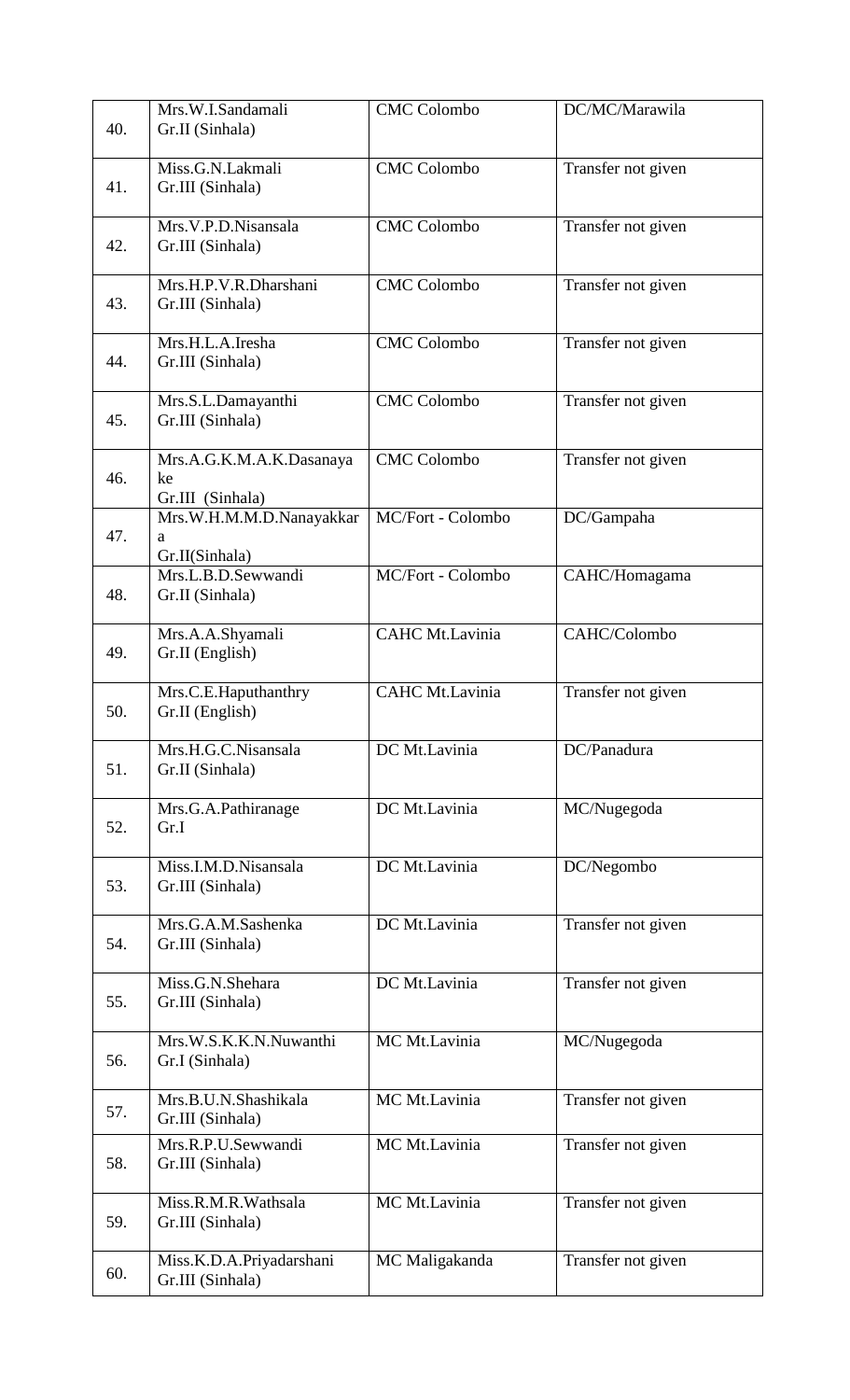| 61. | Miss.M.A.M.A.Kumari<br>Gr.III (Sinhala)           | MC Maligakanda       | Transfer not given  |
|-----|---------------------------------------------------|----------------------|---------------------|
| 62. | Miss.S.I.Wickramaratne<br>Gr.III (Sinhala)        | MC Maligakanda       | Transfer not given  |
| 63. | Mrs.D.T.Nilmini<br>Gr.I (Sinhala)                 | DC Nugegoda          | DC/Horana           |
| 64. | Mrs.M.D.I.Hemanthi<br>Gr.II                       | DC Nugegoda          | Transfer not given  |
| 65. | Mrs G.G. Menaka<br>Gr II (Sinhala)                | MC Nugegoda          | MC/Kaduwela         |
| 66. | Mrs G.S.Uyangoda<br>Gr.I (Sinhala)                | MC Nugegoda          | DC/Homagama         |
| 67. | Mrs.S.H.Sarosha<br>Gr.III (Sinhala)               | MC Nugegoda          | HC/Kuliyapitiya     |
| 68. | Mrs.K.B.G.N.De Silva<br>Gr I (English)            | <b>CAHC Kalutara</b> | Transfer not given  |
| 69. | Mrs.H.K.M.Dhammika<br>Gr.II (Sinhala)             | HC Kalutara          | DC/Mt.Lavinia       |
| 70. | Mrs.S.C.Pradeepika<br>Gr.III (Sinhala)            | HC Kalutara          | Transfer not given  |
| 71. | Mrs.M.K.Ayesha Dilrukshi<br>Gr II (Sinhala)       | MC Kalutara          | DC/MC/Horana        |
| 72. | Mrs.K.D.Hettiarachchi<br>Gr.I                     | MC Kalutara          | Transfer not given  |
| 73. | Mr.B.T.I.Chandimal<br>Gr.II (Sinhala)             | MC Kalutara          | Transfer not given  |
| 74. | Mrs.S.G.T.Sudusinghe<br>Gr.III (Sinhala)          | MC Kalutara          | Transfer not given  |
| 75. | Mrs.S.D.Sandunika<br>Gr.III (Sinhala)             | MC Kalutara          | Transfer not given  |
| 76. | Mrs.K.H.Renuka Priyanthi<br>Gr I (Sinhala)        | DC/MC Kesbewa        | MC/Mt.Lavinia       |
| 77. | Mrs.B.G.C.Kumari<br>Gr.I (Sinhala)                | DC Horana            | DC/MC/Kesbewa       |
| 78. | Mrs.M.P.Kanchana<br>Gr I (Sinhala)                | DC Horana            | HC/Homagama         |
| 79. | Mrs.W.H.K.Malweera<br>Arachchi<br>Gr.II (Sinhala) | DC/MC Moratuwa       | DC/MC/Tissamaharama |
| 80. | Mrs.S.A.D.Prabodi<br>Gr.II (Sinhala)              | DC/MC Moratuwa       | HC/Galle            |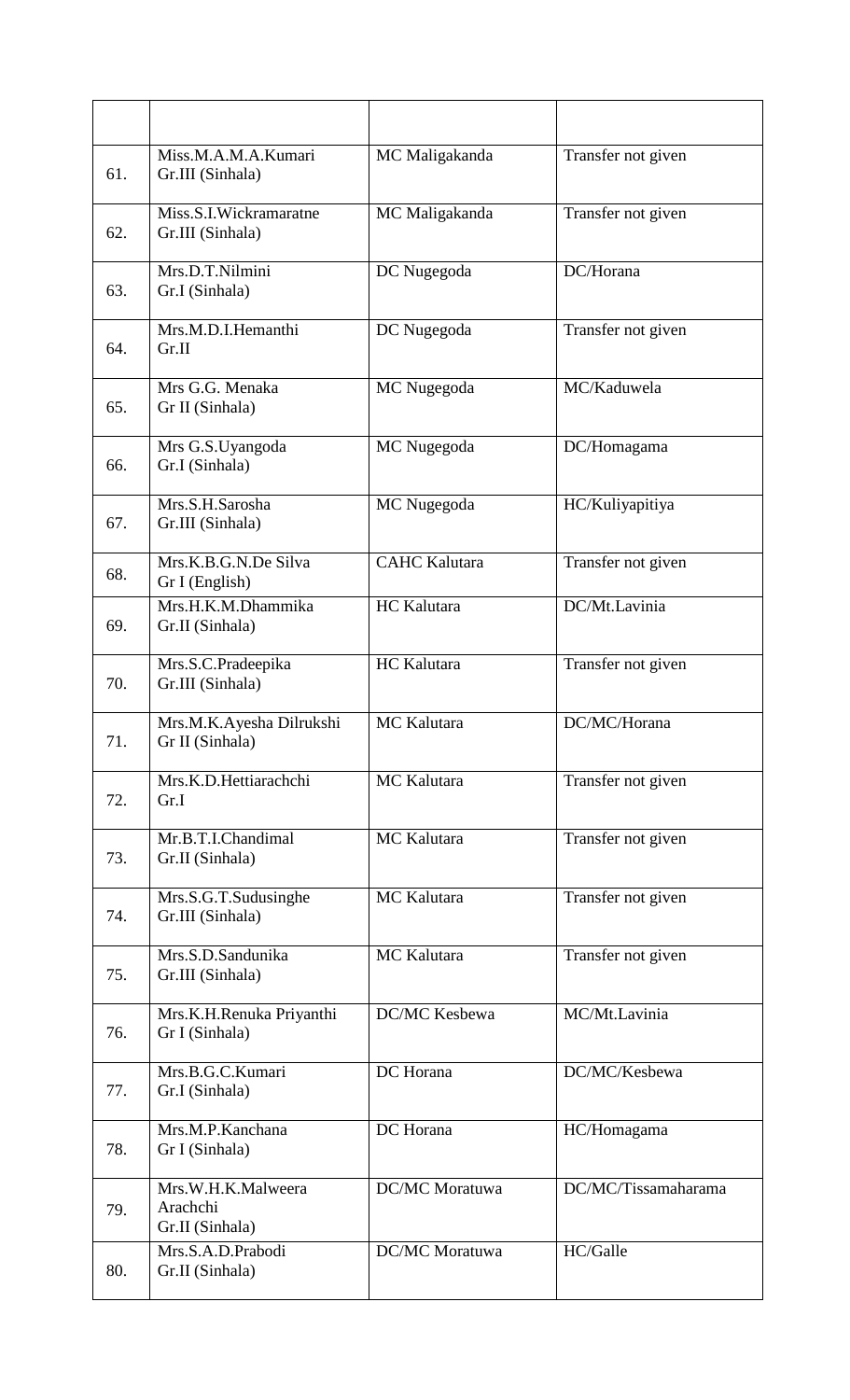| 81.  | Miss.H.K.K.N.Chandrasoma<br>Gr.III          | DC/MC Moratuwa        | HC/Monaragala      |
|------|---------------------------------------------|-----------------------|--------------------|
| 82.  | Mrs.W.A.O.Madhubhashini<br>Gr.III (Sinhala) | <b>DC/MC</b> Moratuwa | DC/MC/Maho         |
| 83.  | Mrs.H.W.Chitra Renuka<br>Gr.I (Sinhala)     | DC/MC Moratuwa        | HC/Balapitiya      |
| 84.  | Mrs.M.A.R.N. Kumari<br>Gr.I (Sinhala)       | DC Matugama           | HC/Panadura        |
| 85.  | Mrs.U.L.L.A.N.Perera<br>Gr.II (Sinhala)     | DC Matugama           | Transfer not given |
| 86.  | Mrs.W.Imalka Asanthi<br>Gr.II (Sinhala)     | DC Matugama           | Transfer not given |
| 87.  | Mrs.K.K.D.M.T.Kannangara<br>Gr.I (Sinhala)  | MC Matugama           | Transfer not given |
| 88.  | Mrs.T.N.S.Sampath<br>Gr.I (Sinhala)         | MC Matugama           | Transfer not given |
| 89.  | Miss.E.T.S.N.Shamali<br>Gr.II (Sinhala)     | MC Matugama           | MC/Elpitiya        |
| 90.  | Mrs.V.B.R.Udeshika<br>Gr.II (Sinhala)       | MC Matugama           | HC/Kalutara        |
| 91.  | Mrs. U.P.K.Rodrigo<br>Gr.I (Sinhala)        | HC Panadura           | DC/MC/Moratuwa     |
| 92.  | Mrs.K.P.D.T.Gayani<br>Gr.I                  | DC Panadura           | MC/Matugama        |
| 93.  | Mrs.K.K. Subhashini<br>Gr.I                 | DC Panadura           | CMC/Colombo        |
| 94.  | Mrs.D.K.D.K. Priyanthika<br>Gr.I (Sinhala)  | DC Panadura           | Transfer not given |
| 95.  | Mrs.K.H.Upahara<br>Gr.III (Sinhala)         | DC Panadura           | Transfer not given |
| 96.  | Mrs.P.Karunaweera<br>Gr.II (Sinhala)        | MC Panadura           | CAHC/Kalutara      |
| 97.  | Mr.T.A.M.Ashraf<br>Gr.III (Sinhala)         | MC Panadura           | Transfer not given |
| 98.  | Mrs.R.L.M.Hemamali<br>Gr.I (Sinhala)        | MC/Panadura           | Transfer not given |
| 99.  | Mrs.M.A.Anusha<br>Gr.I (Sinhala)            | HC Gampaha            | MC/Mahara          |
| 100. | Mrs.N.S.Jayawardhana<br>Gr.II (Sinhala)     | HC Gampaha            | DC/MC/Attanagalle  |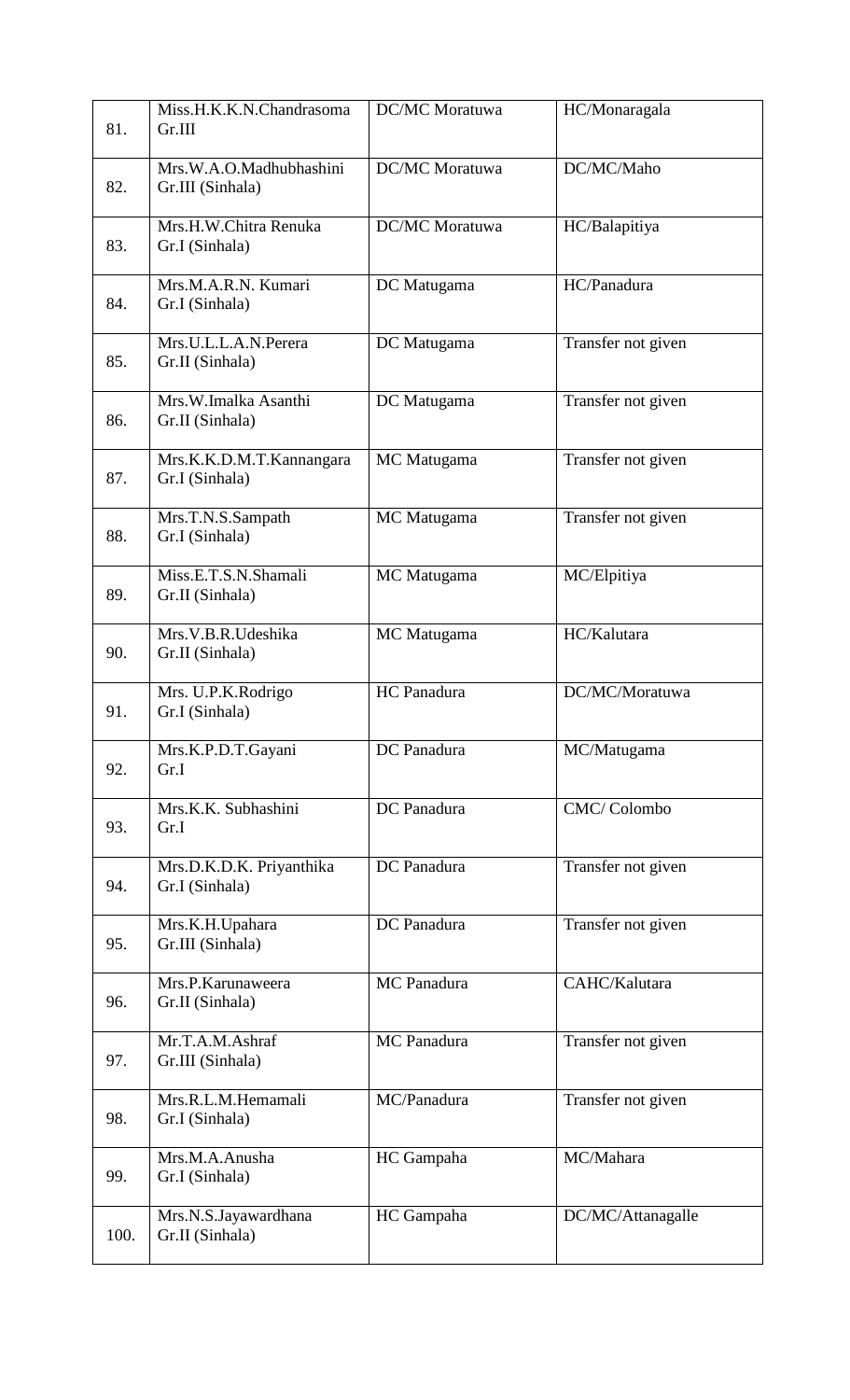| 101. | Mrs.K.M.D. Fernando<br>Gr.II (English)     | HC Gampaha          | CAHC/Negombo       |
|------|--------------------------------------------|---------------------|--------------------|
| 102. | Mrs.K.D.D.Piyarathne<br>Gr.II (Sinhala)    | HC Gampaha          | DC/MC/Pugoda       |
| 103. | Mrs.M.A.M.A.Perera<br>Gr.I (Sinhala)       | HC Gampaha          | DC/Kaduwela        |
| 104. | Mrs.S.D.A.K.D.Boralessa<br>Gr.I (Sinhala)  | DC Gampaha          | MC/Mahara          |
| 105. | Mrs.R.G.I.Irangani<br>Gr.I (Sinhala)       | DC Gampaha          | MC/Mahara          |
| 106. | Mrs.W.M.Wanniarachchi<br>Gr.II             | DC Gampaha          | MC/Negombo         |
| 107. | Mrs.R.G.Danushka<br>Gr.III (Sinhala)       | DC Gampaha          | Transfer not given |
| 108. | Mrs.D.M.L.Dilrukshi<br>Gr.II               | MC Gampaha          | MC/Kaduwela        |
| 109. | Mrs.W.D.M.R.Weerasinghe<br>Gr II           | DC/MC Pugoda        | CAHC/Avissawella   |
| 110. | Mrs.D.S.Gunasekara<br>Gr.II (Sinhala)      | DC/MC Pugoda        | DC/Avissawella     |
| 111. | Mrs.H.H.T.Maheshika<br>Gr.II               | DC/MC Pugoda        | DC/Gampaha         |
| 112. | Mrs.D.A.C.M.Dasanayake<br>Gr.I             | DC/MC/Pugoda        | HC/Colombo         |
| 113. | Mrs.K.P.M.Kumudini<br>Gr.I (Sinhala)       | MC Mahara           | DC/MC/Pugoda       |
| 114. | Mrs.G.S.P.R.Ratnayake<br>$Gr. -$           | MC Mahara           | DC/Gampaha         |
| 115. | Mrs.K.H.J.Priyangika<br>Gr.II              | MC Mahara           | MC/Welisara        |
| 116. | Miss.Nishmiya Sawal<br>Gr.III (English)    | <b>CAHC</b> Negombo | CAHC/Avissawella   |
| 117. | Mrs.R.D.D. Nirosha<br>Gr.I (Sinhala)       | HC Negombo          | Transfer not given |
| 118. | Mrs.S.T.Samaranatha<br>Gr.II (Sinhala)     | DC Negombo          | HC/Gampaha         |
| 119. | Mrs.U.D.D.P.K.Jayarathne<br>Gr.I (Sinhala) | DC Negombo          | MC/Welisara        |
| 120. | Mrs.J.R.V.Fernando<br>Gr.I (Sinhala)       | MC Negombo          | DC/MC/Marawila     |
| 121. | Mrs.H.P.W.D.Dilrukshi<br>Gr.II (Sinhala)   | MC Negombo          | Transfer not given |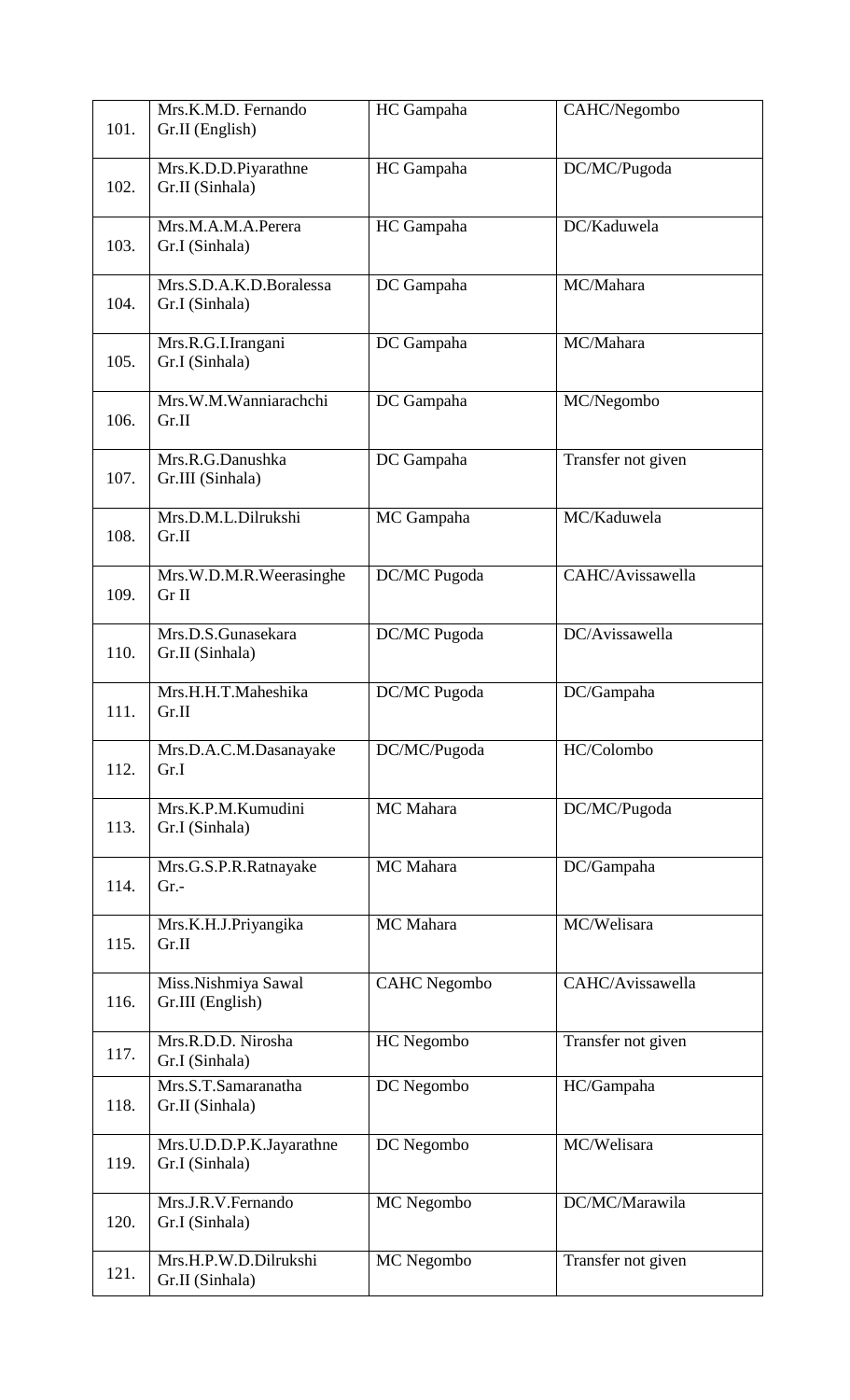| 122. | Mrs.J.L.U.T. Liyanage<br>Gr.III (Sinhala)           | MC Negombo              | Transfer not given |
|------|-----------------------------------------------------|-------------------------|--------------------|
| 123. | Mrs.J.P.K.Malkanthi<br>Gr.III (Sinhala)             | MC Negombo              | Transfer not given |
| 124. | Miss.T.H.E.R.N.Sandamali<br>Gr.III (Sinhala)        | MC Negombo              | DC/Mt.Lavinia      |
| 125. | Mrs.D.P.A.Liyanage<br>Gr.II (Sinhala)               | MC Welisara             | DC/Gampaha         |
| 126. | Mrs.M.A.G.Pamodya<br>Gr.III (Sinhala)               | MC Welisara             | DC/Mt.Lavinia      |
| 127. | Mrs.W.R.M.A.Udayangi<br>Ratnayaka<br>Gr.I (Sinhala) | <b>CAHC</b> Avissawella | DC/MC/Pugoda       |
| 128. | Mrs.G.K.J.M.Ganoruwa<br>Gr.II (English)             | <b>CAHC</b> Avissawella | CAHC/Ratnapura     |
| 129. | Mrs.W.S.K.K.W.Sanjeewani<br>Gr.I (Sinhala)          | HC Avissawella          | MC/Ratnapura       |
| 130. | Mrs.M.G.W.P.Kumari<br>Gr.I (Sinhala)                | HC Avissawella          | MC/Ratnapura       |
| 131. | Mrs.W.M.A.Wickramasinghe<br>Gr.I (Sinhala)          | DC Avissawella          | DC/Ratnapura       |
| 132. | Mrs.S.Y.Kumari<br>Gr.I                              | DC Avissawella          | DC/MC/Pugoda       |
| 133. | Mrs.W.I.M.Wijethilake<br>Gr.I (Sinhala)             | DC Avissawella          | CAHC/Ratnapura     |
| 134. | Mrs.H.H.Sammi Kumari<br>Gr.III(Sinhala)             | HC/Homagama             | Transfer not given |
| 135. | Mrs.K.W.M.N.S.Kumari<br>Gr.I (Sinhala)              | DC Homagama             | MC/Nugegoda        |
| 136. | Mrs.S.R.P.Jayasinghe<br>Gr.I (Sinhala)              | MC Homagama             | DC/Kaduwela        |
| 137. | Mrs.V.G.S.Vijayani<br>Gr.III                        | MC Homagama             | Transfer not given |
| 138. | Mrs.D.P.Wickramage<br>Gr.II (Sinhala)               | DC Kaduwela             | MC/Homagama        |
| 139. | Mrs.P.W.C.Hemalatha<br>Gr.I (Sinhala)               | DC Kaduwela             | Com.HC/Colombo     |
| 140. | Mrs.W.M.M.K.Wijerathne<br>Gr.I (Sinhala)            | MC Kaduwela             | DC/Homagama        |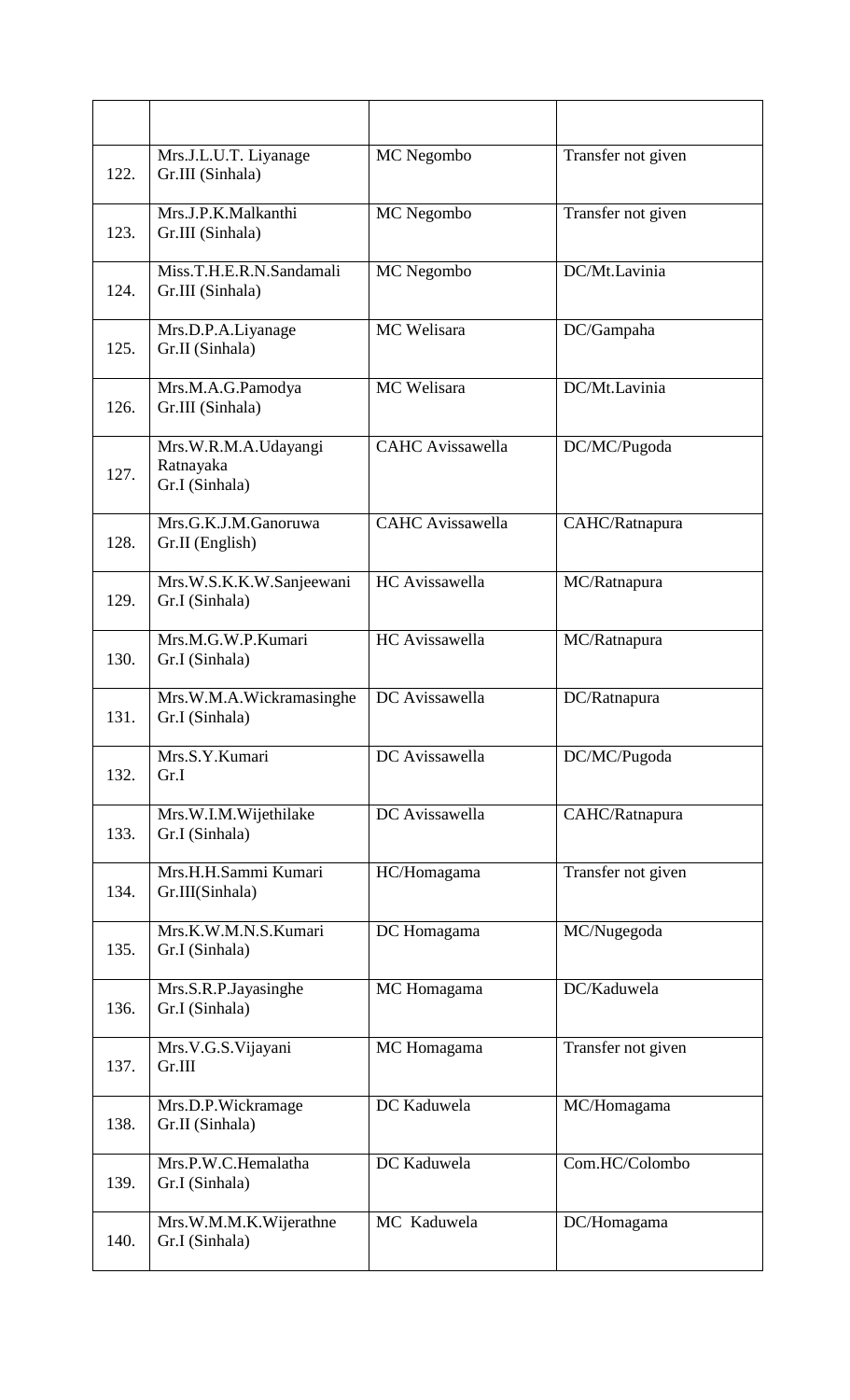| 141. | Mrs.M.Dinuka Dilrukshi<br>Gr.II              | MC Kaduwela       | MC/Gampaha         |
|------|----------------------------------------------|-------------------|--------------------|
| 142. | Miss.M.Pushapa Kanthi<br>Gr.I (Sinhala)      | HC Balapitiya     | MC/Elpitiya        |
| 143. | Mrs.H.W.P.Mangalika<br>Gr.I (Sinhala)        | HC Balapitiya     | DC/Elpitiya        |
| 144. | Mrs.U.B.N.R.Weerasinghe<br>Gr.I (Sinhala)    | HC Balapitiya     | DC/MC/Balangoda    |
| 145. | Mrs.N.S.Gunawardena<br>Gr.I                  | HC Balapitiya     | Transfer not given |
| 146. | Mrs.H.G.M.S.Nilushi<br>Gr.I (Sinhala)        | DC Balapitiya     | Transfer not given |
| 147. | Miss.S.S.D.Senasinghe<br>Gr.I (Sinhala)      | MC Balapitiya     | MC/Kalutara        |
| 148. | Mrs.W.W.N.Antanut<br>Gr.II                   | MC Balapitiya     | Transfer not given |
| 149. | Miss.B.H.C.Samanthi<br>Gr.I(Sinhala)         | <b>CAHC</b> Galle | MC/Mt.Lavinia      |
| 150. | Mrs.E.P.C.S.Ediriweera<br>Gr.II (Sinhala)    | <b>CAHC</b> Galle | Transfer not given |
| 151. | Mrs.B.H.R.S.Gunathilaka<br>Gr.II (Sinhala)   | <b>CAHC</b> Galle | Transfer not given |
| 152. | Mrs.A.P.Thennahewa<br>Gr.I                   | <b>HC</b> Galle   | HC/Balapitiya      |
| 153. | Mrs.K.Wiroshani Premalal<br>Gr.I (Sinhala)   | <b>HC</b> Galle   | MC/Balapitiya      |
| 154. | Mrs.K.K.S.Renuka De Silva<br>Gr.II (Sinhala) | <b>HC</b> Galle   | HC/Matara          |
| 155. | Mrs.B.M.Sudeshika<br>Gr.I (Sinhala)          | DC Galle          | DC/Elpitiya        |
| 156. | Mrs.K.G.D.S.Thilakawardhan<br>a<br>Gr.II     | DC Galle          | MC/Matara          |
| 157. | Mrs C.U.Devaraja<br>Gr II                    | DC Galle          | DC/Matara          |
| 158. | Mrs.L.H.Darshika Gayani<br>Gr.II (Sinhala)   | DC Galle          | Transfer not given |
| 159. | Mrs.I.N.Pathma Kumari<br>Gr.II (Sinhala)     | DC Galle          | Transfer not given |
| 160. | Mrs.H.B.U.Piyumali<br>Gr.II                  | MC Galle          | DC/Matara          |
| 161. | Mrs.L.H.I.Niranjala<br>Gr.II                 | MC Galle          | HC/Tangalle        |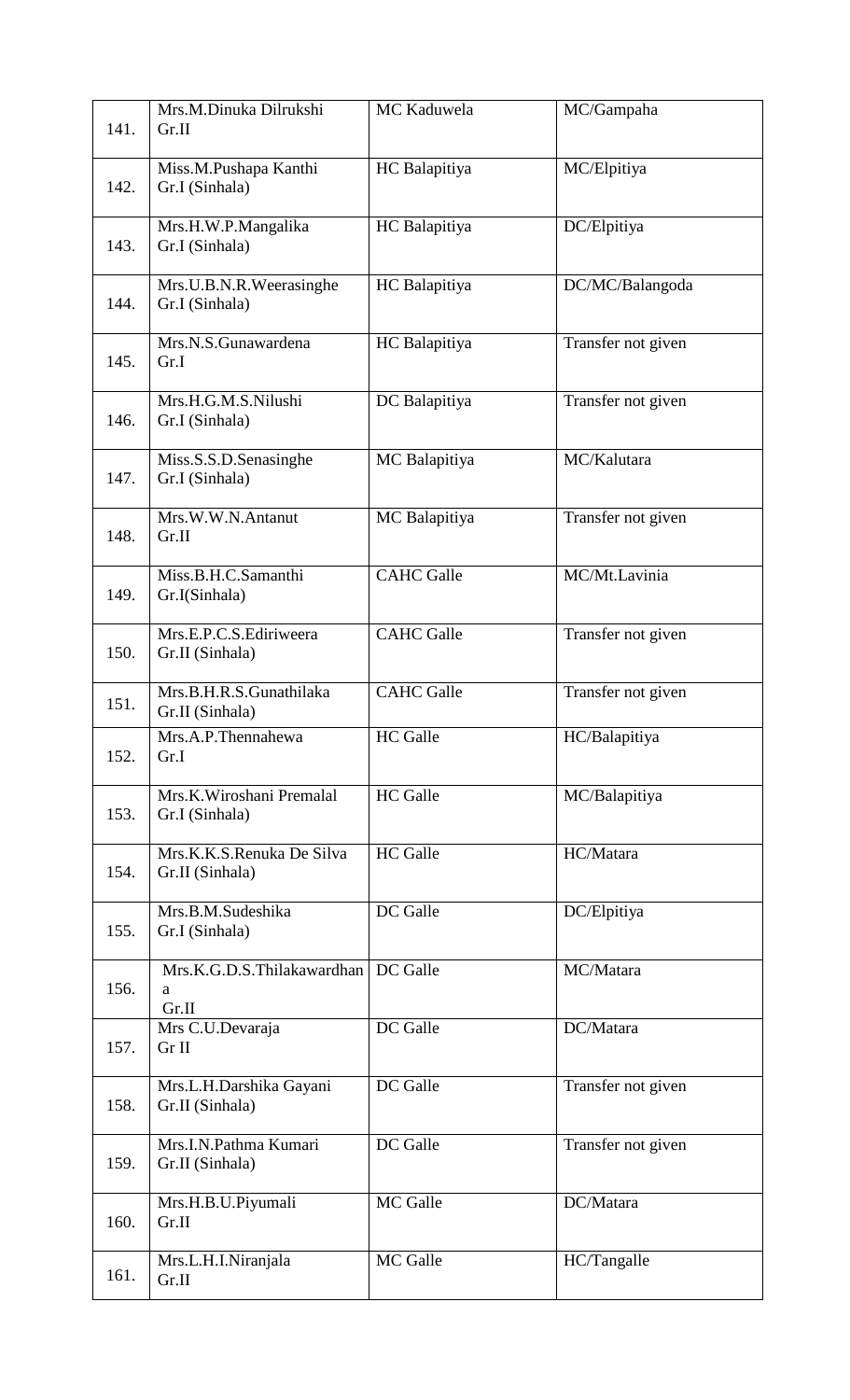| 162. | Mrs.I.S.Nanayakkara<br>Gr.I                        | MC Galle           | HC/Tangalle        |
|------|----------------------------------------------------|--------------------|--------------------|
| 163. | Mrs.L.H.Sriyani<br>Gr.II                           | MC Galle           | MC/Matara          |
| 164. | Mrs.A.H.K.Nishamani<br>Gr.II (Sinhala)             | MC Galle           | Transfer not given |
| 165. | Mrs.S.Y.Lalani<br>Gr.I                             | DC Elpitiya        | HC/Balapitiya      |
| 166. | Mrs.M.S.Malkanthi<br>Gr.I                          | DC Elpitiya        | Transfer not given |
| 167. | Mrs.P.B.K.S.P.Wimalasooriy<br>a                    | DC/MC Baddegama    | DC/Galle           |
| 168. | Gr.I (Sinhala)<br>Mrs.M.E.S.Sanjeewani<br>Gr.II    | DC/MC Baddegama    | HC/Balapitya       |
| 169. | Mrs.S.K.U.Konage<br>Gr.I (Sinhala)                 | DC/MC Udugama      | DC/MC/Baddegama    |
| 170. | Mrs.T.A.A.Kumari<br>Gr.I (Sinhala)                 | DC/MC Udugama      | Transfer not given |
| 171. | Mr.M.A.Srinath<br>Gr.II (Sinhala)                  | DC/MC Udugama      | Transfer not given |
| 172. | Mrs.H.Weerarathne<br>Gr.I (Sinhala)                | <b>CAHC</b> Matara | MC/Galle           |
| 173. | Mrs.U.H.B.D.A.Waidyarathn<br>e<br>Gr.II (English)  | <b>CAHC</b> Matara | Transfer not given |
| 174. | Mrs.D.P.M. Nirosha<br>Gr.II                        | <b>CAHC</b> Matara | HC/Tangalle        |
| 175. | Miss.S.M.S.R.De Silva<br>Gr.III (English)          | <b>CAHC</b> Matara | Transfer not given |
| 176. | Miss.K.S.N.Samanmali<br>Gr.I (Sinhala)             | HC Matara          | HC/Galle           |
| 177. | Mrs.K.M.K.Udani<br>Gr.II (Sinhala)                 | HC Matara          | DC/MC/Tangalle     |
| 178. | Mrs.S.M.W.A.C.N.Premarath<br>ne<br>Gr.II (Sinhala) | DC Matara          | MC/Galle           |
| 179. | Mrs.N.Mathagadeera<br>Gr.II (Sinhala)              | DC Matara          | MC/Galle           |
| 180. | Mrs.S.A.K.Ganga<br>Gr.II (Sinhala)                 | DC Matara          | DC/MC/Morawaka     |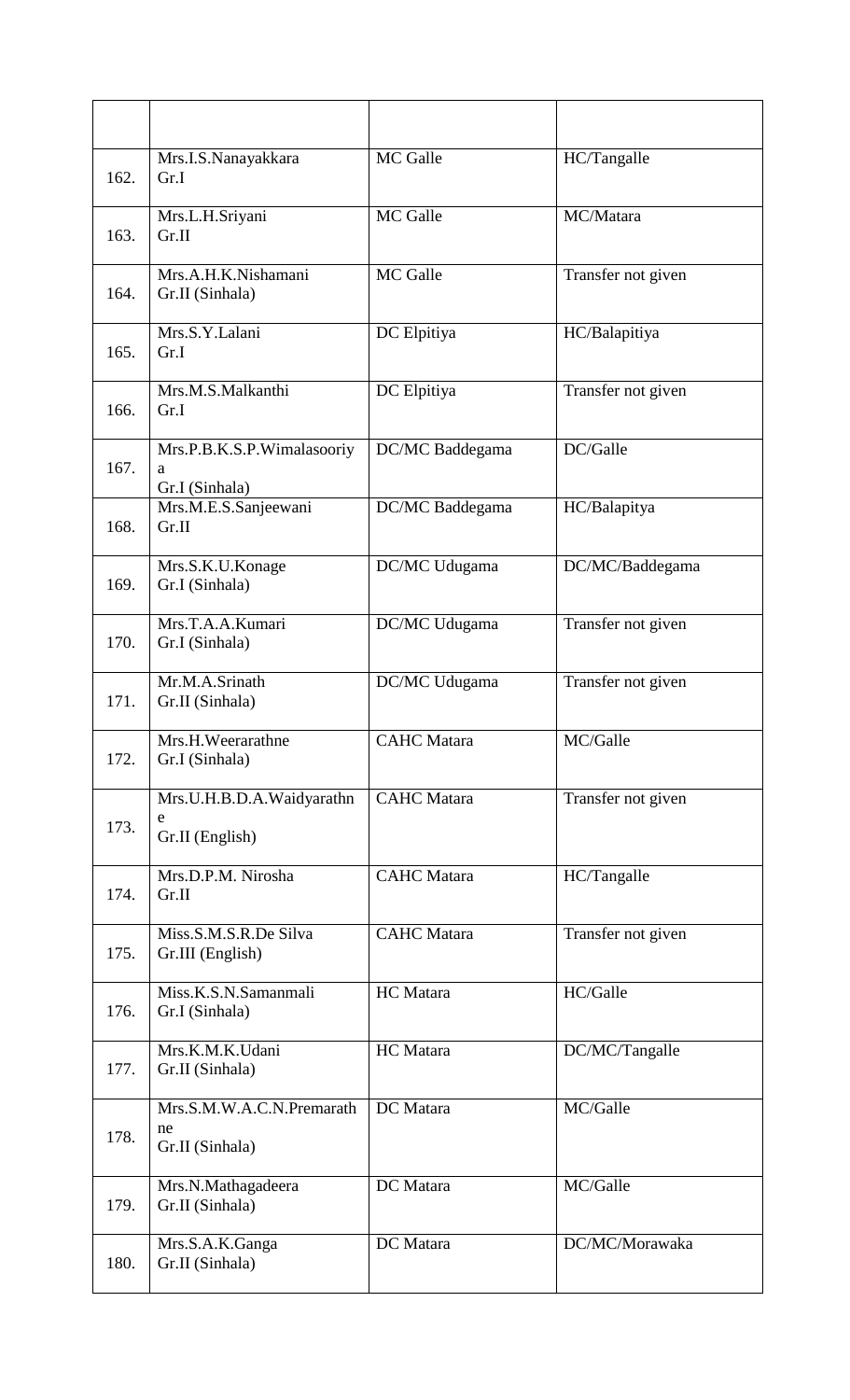| 181. | Mrs.N.H.A.Udayangani<br>Gr.II               | DC Matara                  | DC/Galle           |
|------|---------------------------------------------|----------------------------|--------------------|
| 182. | Mrs.N.G.A.Inosha<br>Gr.I (Sinhala)          | DC Matara                  | Transfer not given |
| 183. | Mrs.R.Pathma<br>Gr.II (Sinhala)             | DC Matara                  | Transfer not given |
| 184. | Miss.K.H.M.T.P.Sujeewa<br>Munaweera<br>Gr.I | MC Matara                  | DC/Galle           |
| 185. | Mrs.H.K.M.Uyanahewa<br>Gr.I (Sinhala)       | MC Matara                  | HC/Tangalle        |
| 186. | Mrs.Y.M.Priyadarshani<br>Gr.I (Sinhala)     | MC Matara                  | DC/MC/Tangalle     |
| 187. | Mr.D.V.L.Sanjeewa<br>Gr.II                  | MC/Deiyandara              | HC/Colombo         |
| 188. | Mrs.J.A.N.Madhushani<br>Gr.II (Sinhala)     | DC/MC Morawaka             | MC/Matara          |
| 189. | Mrs.J.B.A.D.Dedunu<br>Gr.II (Sinhala)       | DC/MC Morawaka             | HC/Ratnapura       |
| 190. | Mrs.W.S.Kalansooriya<br>Gr.II               | DC/MC Morawaka             | HC/Galle           |
| 191. | Mrs.C.K.K.Arachchi<br>Gr.II (Sinhala)       | DC/MC Morawaka             | Transfer not given |
| 192. | Mrs.I.K.Panawenna<br>Gr.I (Sinhala)         | <b>DC/MC</b> Tissamaharama | HC/Hambantota      |
| 193. | Mrs.A.W.Nishani<br>Gr.II(Sinhala)           | DC/MC Tissamaharama        | DC/MC/Hambantota   |
| 194. | Mrs.A.G.R.Lakshani<br>Gr.III (Sinhala)      | DC/MC Tissamaharama        | Transfer not given |
| 195. | Mrs.N.P.Hapugala<br>Gr.I(Sinhala)           | HC Tangalle                | DC/Matara          |
| 196. | Mrs.L.H.S.Inesha<br>Gr.II (Sinhala)         | HC Tangalle                | DC/MC/Morawaka     |
| 197. | Mrs.D.G.T.Damindika<br>Gr.II (Sinhala)      | <b>HC</b> Tangalle         | CAHC/Matara        |
| 198. | Mrs.I.D.H.Vithana<br>Gr.II(Sinhala)         | <b>HC</b> Tangalle         | CAHC/Matara        |
| 199. | Mrs.H.A.S.K.Priyadarshani<br>Gr.II(Sinhala) | HC/Tangalle                | Transfer not given |
| 200. | Mrs.J.M.S.Jayaweera<br>Gr.I (Sinhala)       | DC/MC Tangalle             | DC/MC/Walasmulla   |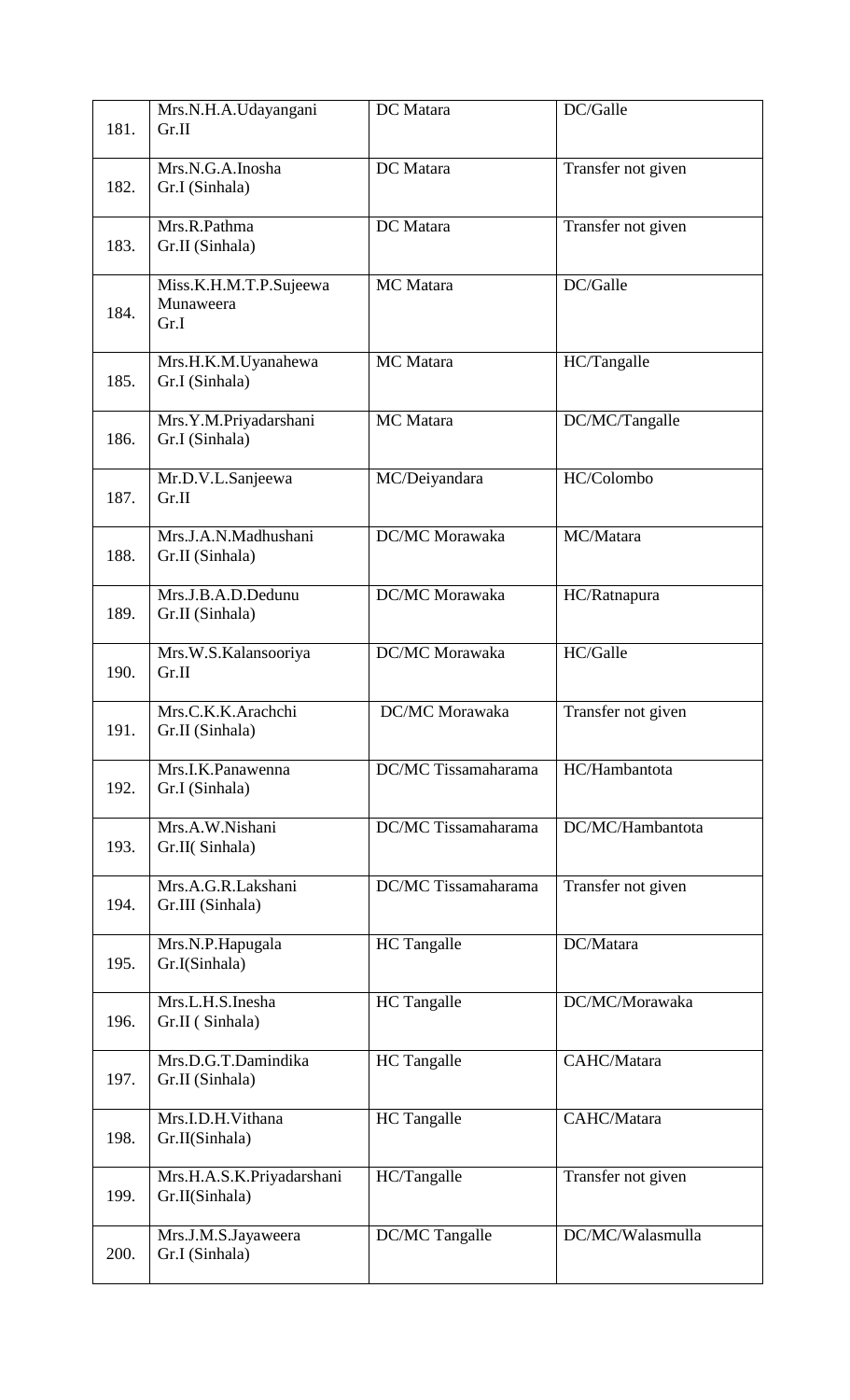| 201. | Mrs.H.G.Anushi Nisansala<br>Gr.I (Sinhala) | DC/MC Tangalle          | DC/MC/Walasmulla     |
|------|--------------------------------------------|-------------------------|----------------------|
| 202. | Mrs.W.P.A.Thushari<br>Gr.II (Sinhala)      | DC/MC Tangalle          | HC/Matara            |
| 203. | Mrs.M.D.Liyanarachchi<br>Gr.II             | DC/MC Walasmulla        | DC/MC/Tangalle       |
| 204. | Mrs.D.H.Dahanayake<br>Gr.II                | DC/MC Walasmulla        | MC/Galle             |
| 205. | Mrs.N.I.S.Mohotti<br>Gr.II (Sinhala)       | DC/MC Walasmulla        | DC/MC/Morawaka       |
| 206. | Mrs.I.P.L.Rasangika<br>Gr.II (Sinhala)     | HC Hambantota           | DC/MC/Morawaka       |
| 207. | Mrs.H.G.Rasanjalee<br>Gr.II (Sinhala)      | HC Hambantota           | DC/Embilipitiya      |
| 208. | Mrs.L.M.Nilaweera<br>Gr.II (Sinhala)       | HC Hambantota           | Transfer not given   |
| 209. | Mrs.M.S.P.T.Priyakanthi<br>Gr.I(Sinhala)   | <b>DC/MC</b> Hambantota | MC/Angunukolapelessa |
| 210. | Mrs.W.A.D.Maheshika<br>Gr.II(Sinhala)      | <b>DC/MC</b> Hambantota | DC/Matara            |
| 211. | Mrs.U.M.Dilhani<br>Gr.II(Sinhala)          | DC/MC Hambantota        | DC/Galle             |
| 212. | Mrs. K.U. Wimalasooriya<br>Gr. I (Sinhala) | MC Agunukolapelessa     | MC/Embilipitiya      |
| 213. | Mrs.J.A.D.C. Jayathunga<br>Gr.I (Sinhala)  | MC Agunukolapelessa     | Transfer not given   |
| 214. | Mrs. W.A.D.Sewwandi<br>Gr.I (Sinhala)      | MC Agunukolapelessa     | Transfer not given   |
| 215. | Mrs.E.T.Shanika<br>Gr.II (Sinhala)         | MC Agunukolapelessa     | Transfer not given   |
| 216. | Mrs.D.M.D.Kumari<br>Gr.I (Sinhala)         | <b>CAHC Kandy</b>       | Transfer not given   |
| 217. | Mrs.H.E.M.R.S.Ekanayake<br>Gr.II (Sinhala) | <b>HC</b> Kandy         | DC/MC/Teldeniya      |
| 218. | Mrs.W.T.D.D.Dananjani<br>Gr.I (Sinhala)    | <b>HC</b> Kandy         | HC/Embilipitiya      |
| 219. | Mrs.K.B.M.J.Shashikala<br>Gr.II (Sinhala)  | <b>HC</b> Kandy         | DC/MC/Teldeniya      |
| 220. | Mrs.N.H.L.N.Dilrukshi<br>Gr.II (Sinhala)   | <b>HC</b> Kandy         | DC/MC/Gampola        |
| 221. | Mrs.A.W.Z.Hiluriya<br>Gr.I (Tamil)         | DC Kandy                | DC/MC/Matale         |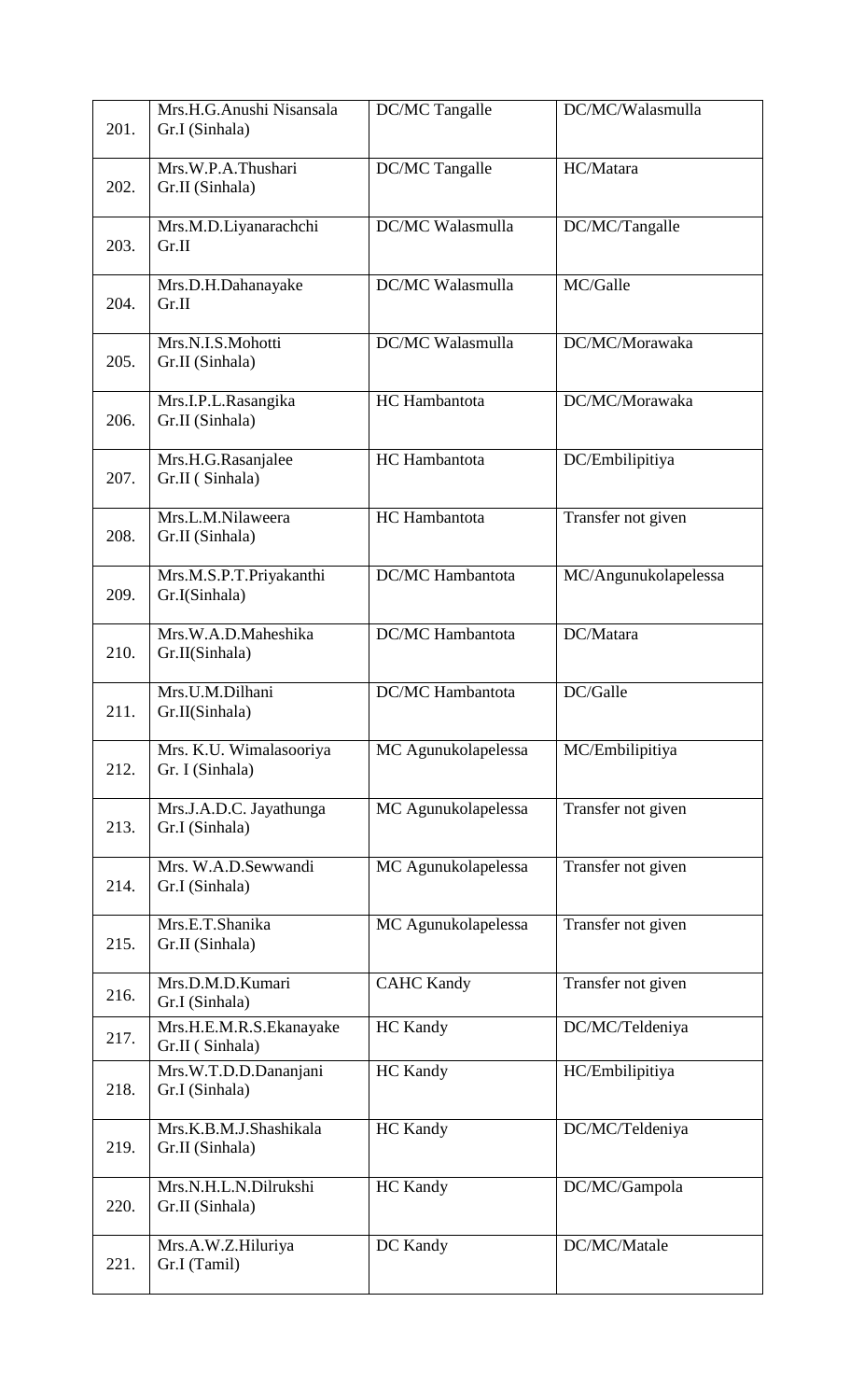| 222. | Mrs.A.M.G.M.Wickramathila<br>ka                       | DC Kandy        | MC/Galagedara      |
|------|-------------------------------------------------------|-----------------|--------------------|
|      | Gr.II (Sinhala)                                       |                 |                    |
| 223. | Miss.T.C.Gunathunga<br>Gr.II (Sinhala)                | DC Kandy        | DC/Colombo         |
| 224. | Miss.K.P.S.Sajeewani<br>Gr.II (Sinhala)               | DC Kandy        | MC/Kegalle         |
| 225. | Mrs.J.H.A.H.T.Thisera<br>Gr.II (Sinhala)              | DC Kandy        | DC/MC/Gampola      |
| 226. | Mrs.H.M.N.Wijeratne<br>Gr.II (Sinhala)                | DC Kandy        | DC/MC/Matale       |
| 227. | Mrs.W.I.P.Botheju<br>Gr.II (Sinhala)                  | DC Kandy        | DC/MC/Gampola      |
| 228. | Mrs.A.G.P.K.Wijeratne<br>Gr.II (Sinhala)              | DC Kandy        | HC/Kegalle         |
| 229. | Mrs.K.M.S.Sudharshani<br>Sinhapeli<br>Gr.II (Sinhala) | MC Kandy        | HC/Matale          |
| 230. | Mrs.P.G.S.L.Egodavita<br>Gr.II (Sinhala)              | MC Kandy        | DC/MC/Nawalapitya  |
| 231. | Mrs.H.K.R.Ranasinghe<br>Gr.I (Sinhala)                | MC Kandy        | MC/Kegalle         |
| 232. | Miss.P.N. Vitharana<br>Gr.III (Sinhala)               | MC Kandy        | DC/Colombo         |
| 233. | Miss.R.A.V.Madushani<br>Gr.III (Sinhala)              | MC Kandy        | HC/Ratnapura       |
| 234. | Mrs.G.Apsara Udeshani<br>Gr.III (Sinhala)             | MC Kandy        | CMC/Colombo        |
| 235. | Mrs.K.G.S.V.Chandrapala<br>Gr.II (Sinhala)            | HC Nuwara Eliya | HC/Kandy           |
| 236. | Mrs.M.G.N.Milalgoda<br>Gr.I (Sinhala)                 | HC Nuwara Eliya | DC/MC/Walapane     |
| 237. | Mrs.J.M.I.Erandathi<br>Gr II                          | HC Nuwara Eliya | Transfer not given |
| 238. | Miss.U.A.L.T.K.Subasinghe<br>Gr.III (Sinhala)         | HC Nuwara Eliya | DC/Kuliyapitiya    |
| 239. | Mrs.E.M.Manel<br>Gr.I (Sinhala)                       | DC Nuwara Eliya | DC/Bandarawela     |
| 240. | Mrs.H.D.LDamayanthi<br>Gr.II                          | DC Nuwara Eliya | DC/MC/Walapane     |
| 241. | Miss.R.G.Chathumali<br>Gr.III (Sinhala)               | MC Nuwara Eliya | CMC/Colombo        |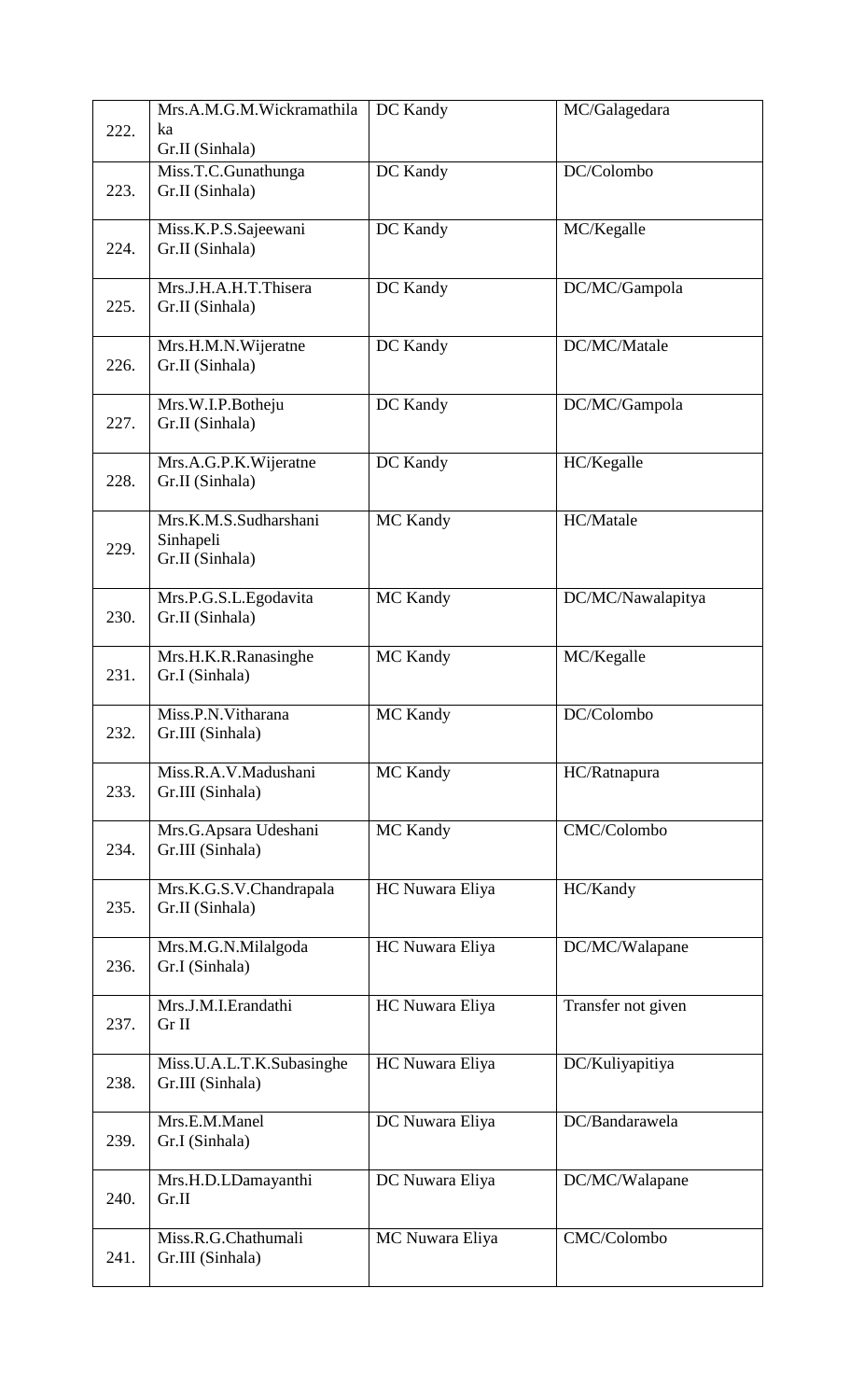| 242. | Miss.W.D.Rasanjika<br>Gr.III (Sinhala)            | MC Nuwara Eliya       | CMC/Colombo        |
|------|---------------------------------------------------|-----------------------|--------------------|
| 243. | Mrs.J.A.M.Surangani<br>Gr.III (Sinhala)           | MC Nuwara Eliya       | CMC/Colombo        |
| 244. | Mrs.B.W.L.G.N.K.Welianga<br>Gr.III (Sinhala)      | DC/MC Walapone        | DC/Kandy           |
| 245. | Mrs.P.M.T.Jayatilake<br>Gr.I                      | DC/MC Walapane        | MC/Nuwara Eliya    |
| 246. | Mrs H.A.S.S.Apsara<br>Gr.II                       | DC/MC Gampola         | MC/Kandy           |
| 247. | Mrs.V.C.R.Ranasinghe<br>Gr.II (Sinhala)           | DC/MC Nawalapitiya    | HC/Colombo         |
| 248. | Mrs.L.A.U.Madushani<br>Gr.II (Sinhala)            | DC/MC Nawalapitiya    | DC/Kandy           |
| 249. | Mrs.U.G.P.Manike<br>Gr.I (Sinhala)                | <b>DC/MC Hatton</b>   | DC/MC/Nawalapitiya |
| 250. | Mrs.D.S.Karunarathne<br>Gr.II (Sinhala)           | <b>DC/MC</b> Hatton   | DC/Kandy           |
| 251. | Mrs.N.W.G.S.S.K.Herath<br>Gr.II(Sinhala)          | <b>DC/MC</b> Matale   | DC/Kandy           |
| 252. | Mrs.H.G.S.M.Nandasena<br>Gr.II (Sinhala)          | <b>MC</b> Naula       | DC/MC/Matale       |
| 253. | Mrs.S.K.A.G.C.Sarojani<br>Gr.II (Sinhala)         | DC/MC Dambulla        | Transfer not given |
| 254. | Mrs.H.G.N. Lasanthi Kumari<br>Gr I                | <b>CAHC</b> Ratnapura | DC/Avissawella     |
| 255. | Miss.S.U.D.Jayasinghe<br>Gr.III (English)         | <b>CAHC</b> Ratanpura | CAHC/Mt.Lavinia    |
| 256. | Mrs.G.D.C. Udeni<br>Nanayakkara<br>Gr I (Sinhala) | HC Ratnapura          | DC/MC/Pelmadulla   |
| 257. | Mrs. R.A.S.P.Rajapaksha<br>Gr II                  | HC Ratnapura          | DC/MC/Pelmadulla   |
| 258. | Mrs.M.M.Nagasinghe<br>Gr.III (Sinhala)            | HC Ratnapura          | DC/MC/Moratuwa     |
| 259. | Mrs M.G.K.T.Kumari<br>Gr I (Sinhala)              | DC Ratnapura          | DC/Avissawella     |
| 260. | Mrs.P.M.Weerakoon<br>Gr.III (Sinhala)             | DC Ratnapura          | MC/Fort - Colombo  |
| 261. | Miss.H.T.S.Madushani<br>Gr,III (Sinhala)          | DC Ratnapura          | CMC/Colombo        |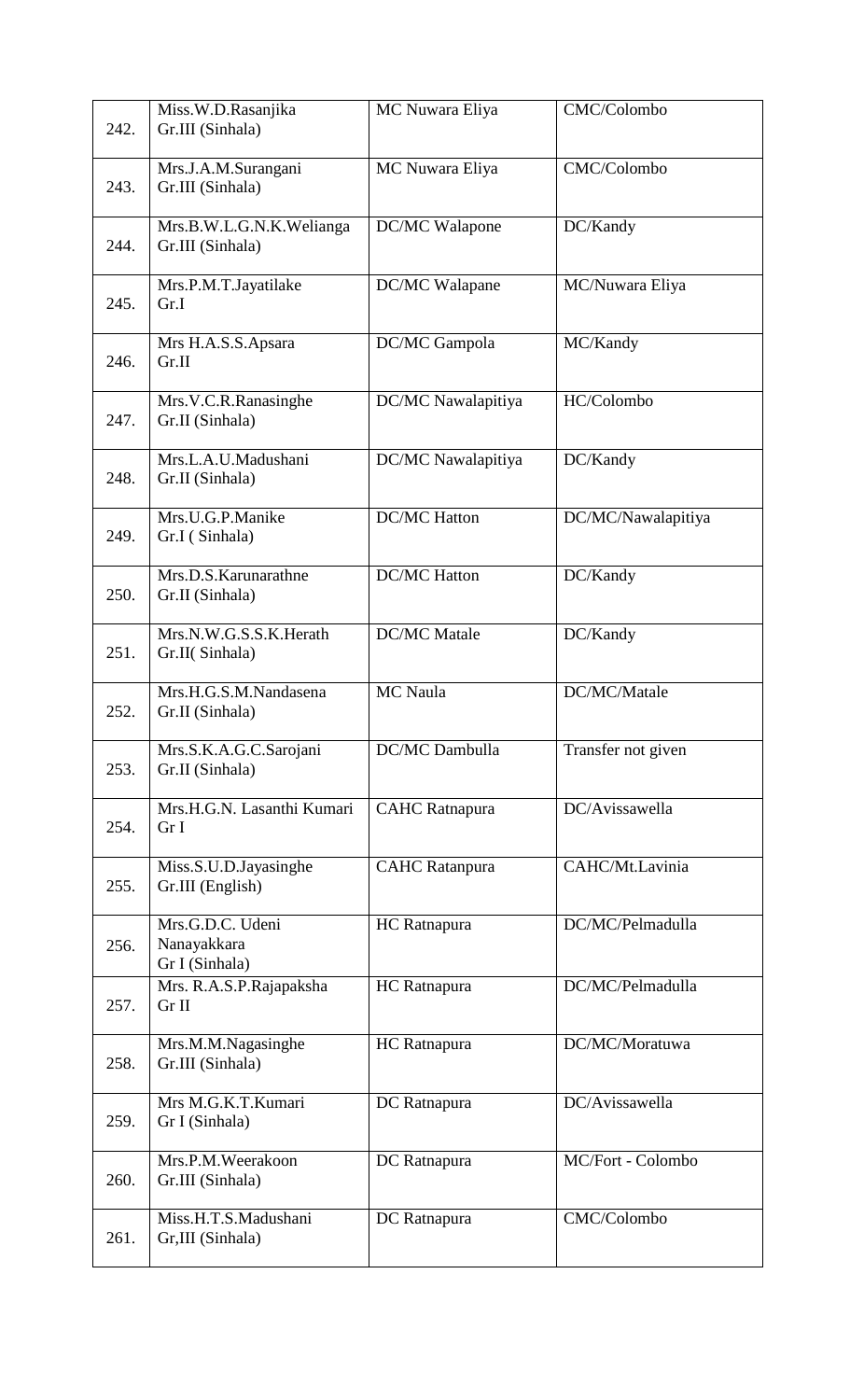| 262. | Mrs.M.M.Pushpa Nandani<br>Gr I (Sinhala)              | MC Ratnapura         | HC/Avissawella       |
|------|-------------------------------------------------------|----------------------|----------------------|
| 263. | Mrs.M.T.M. Priyangika<br>Gr I (Sinhala)               | MC Ratnaputra        | DC/MC/Pelmadulla     |
| 264. | Mrs.B.R.Indrawathi Menike<br>Gr I                     | <b>MC</b> Ratnaputra | HC/Avissawella       |
| 265. | Mrs.H.P.R.Krishanthi<br>Gr.II (Sinhala)               | HC Embilipitiya      | DC/MC/Hambantota     |
| 266. | Mrs.T.M.N.N.K.Abeysinghe<br>Gr.II (Sinhala)           | HC Embililpitiya     | HC/Nuwara Eliya      |
| 267. | Mrs.H.G.D. Nishanthi<br>Gr I (Sinhala)                | DC Embilipitiya      | MC/Ratnapura         |
| 268. | Mrs.S.H.N.Dilrukshi<br>Gr.I (Sinhala)                 | DC Embilipitiya      | DC/MC/Hambantota     |
| 269. | Mrs.T.H.I.Priyadharshani<br>Gr.II (Sinhala)           | DC Embilipitiya      | HC/Hambantota        |
| 270. | Mrs.M.H.S.D.Jayasinghe<br>Gr.I (Sinhala)              | MC Embilipitiya      | MC/Angunukolapelessa |
| 271. | Mrs.A.H.M.Warunika<br>Gr.II (Sinhala)                 | MC Embilipitiya      | DC/MC/Hambantota     |
| 272. | Mrs.W.K.H.Nilanga<br>Gr.II (Sinhala)                  | MC Embilipitiya      | HC/Ratnapura         |
| 273. | Mrs.M.M.A.Nadeeka<br>Priyadarshani<br>Gr.II (Sinhala) | MC Embilipitiya      | Transfer not given   |
| 274. | Mrs.H.M.A.B.Damayanthi<br>Gr.II (Sinhala)             | MC Embilipitiya      | Transfer not given   |
| 275. | Mrs.B.K.I.Dilanka<br>Gr.II (Sinhala)                  | MC Embilipitiya      | Transfer not given   |
| 276. | Miss.G.T.Priyanka<br>Gr.II (Sinhala)                  | MC Embilipitiya      | Transfer not given   |
| 277. | Mrs.A.A.H.S.Seneviratne<br>Gr.II (Sinhala)            | DC/MC Balangoda      | MC/Badulla           |
| 278. | Mrs A.M. Nelum Shiroma<br>Gr I (Sinhala)              | DC/MC Pelmadulla     | MC/Ratnapura         |
| 279. | Mrs W.I.Ariyarathna<br>Gr I                           | DC/MC Pelmadulla     | HC/Ratnapura         |
| 280. | Mrs M.K.S .Damayanthi<br>Wimalasiri<br>Gr I (Sinhala) | DC/MC Pelmadulla     | HC/Ratnapura         |
| 281. | Miss.K.A.P.K.Gunaratne<br>Gr.I (Sinhala)              | <b>CAHC</b> Kegalle  | MC/Polgahawela       |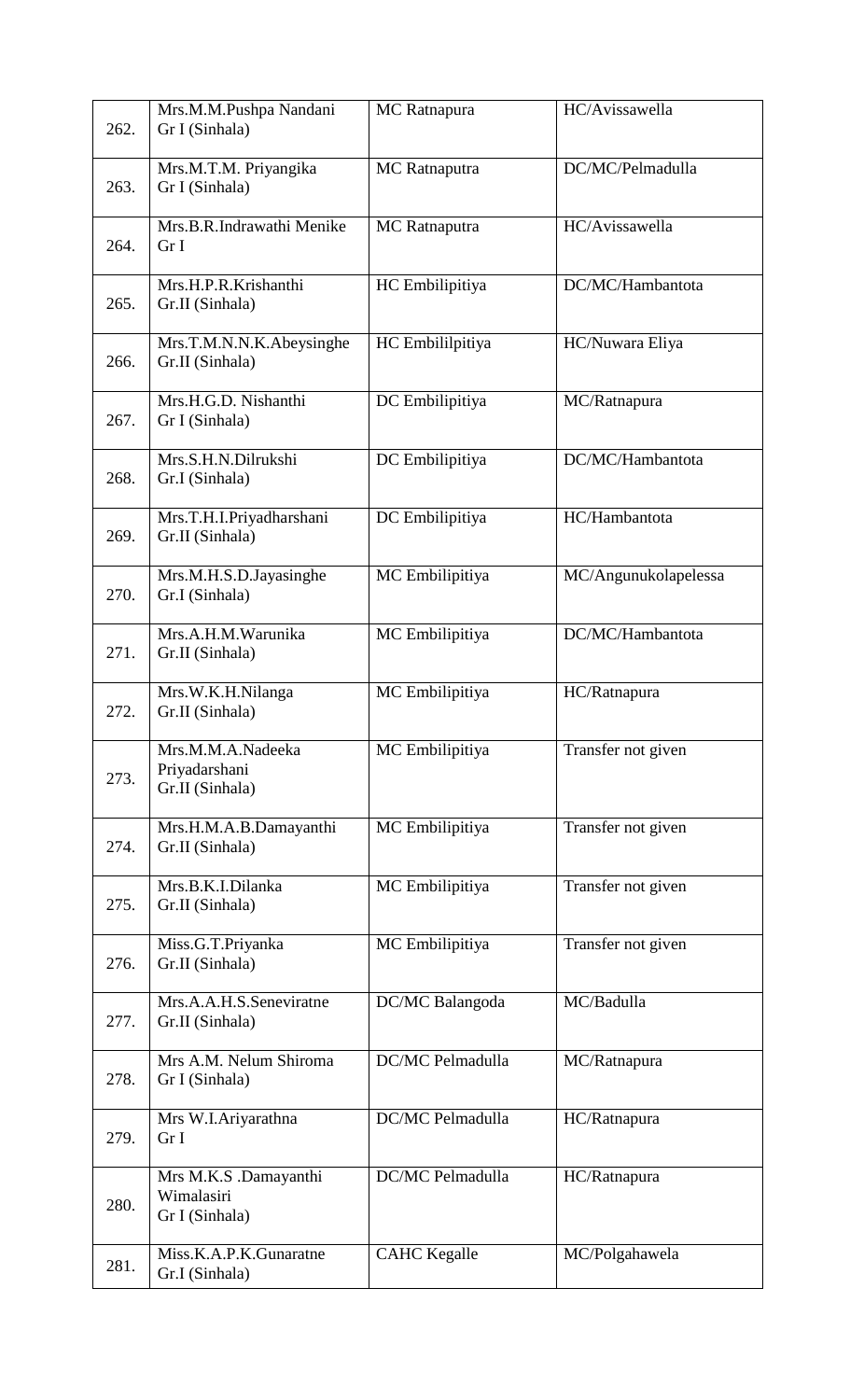| 282. | Mrs K.H.M.Renuka Kumari<br>Gr I (Sinhala)            | HC Kegalle              | MC/Polgahawela     |
|------|------------------------------------------------------|-------------------------|--------------------|
| 283. | Mrs.D.R.I.P.Rathnayake<br>Gr.I                       | HC Kegalle              | HC/Kurunegala      |
| 284. | Mrs.T.R.N.P.Tennekoon<br>Gr.II                       | <b>HC</b> Kegalle       | DC/Kandy           |
| 285. | Mrs.R.A.H.S.Rajapaksha<br>Gr.II (Sinhala)            | DC Kegalle              | DC/MC/Ruwanwella   |
| 286. | Mrs.M.G.I.Sudarshani<br>Gr II                        | DC Kegalle              | MC/Kurunegala      |
| 287. | Mrs.W.A.G.Shamalee<br>Gr II                          | DC Kegalle              | HC/Kurunegala      |
| 288. | Miss.T.L.Gamage<br>Gr.III (Sinhala)                  | DC Kegalle              | DC/Colombo         |
| 289. | Mrs.E.M.S.Rajawardhana<br>Gr I (Sinhala)             | MC Kegalle              | MC/Polgahawela     |
| 290. | Mrs. D.H.C.Jayalanka<br>Hewage<br>Gr.II              | MC Kegalle              | MC/Gampaha         |
| 291. | Mrs H.A. Nilmini Kumari<br>Gr I                      | <b>DC/MC</b> Mawanella  | HC/Kegalle         |
| 292. | Mrs.S.N.S.Samarasinghe<br>Gr.I                       | DC/MC Warakapola        | Transfer not given |
| 293. | Mrs.K.A.R.K.Jayarathne<br>Gr.I                       | DC/MC Warakapola        | Transfer not given |
| 294. | Mrs.R.A.H.S.Sampath<br>Rajapaksha<br>Gr II (Sinhala) | DC/MC Ruwanwella        | HC/Ratnapura       |
| 295. | Mrs.A.K.S.A.Wijesekara<br>Gr.II (Sinhala)            | <b>DC/MC Ruwanwella</b> | DC/Kegalle         |
| 296. | Mrs.K.M.K.N.Kumari<br>Gr.II (English)                | <b>CAHC</b> Kurunegala  | CAHC/Kegalle       |
| 297. | Mrs.R.M.P.M. Gunatilake<br>Gr.II (English)           | <b>CAHC Kurunegala</b>  | Transfer not given |
| 298. | Mrs.H.M.K.Manike<br>Gr.I (Sinhala)                   | HC Kurunegala           | MC/Pilessa         |
| 299. | Mrs.W.D.N. Kamalani<br>Gr.II (Sinhala)               | HC Kurunegala           | MC/Pilessa         |
| 300. | Mrs.K.G.A.Priyadarshani<br>Gr.II (Sinhala)           | HC Kurunegala           | CAHC/Kegalle       |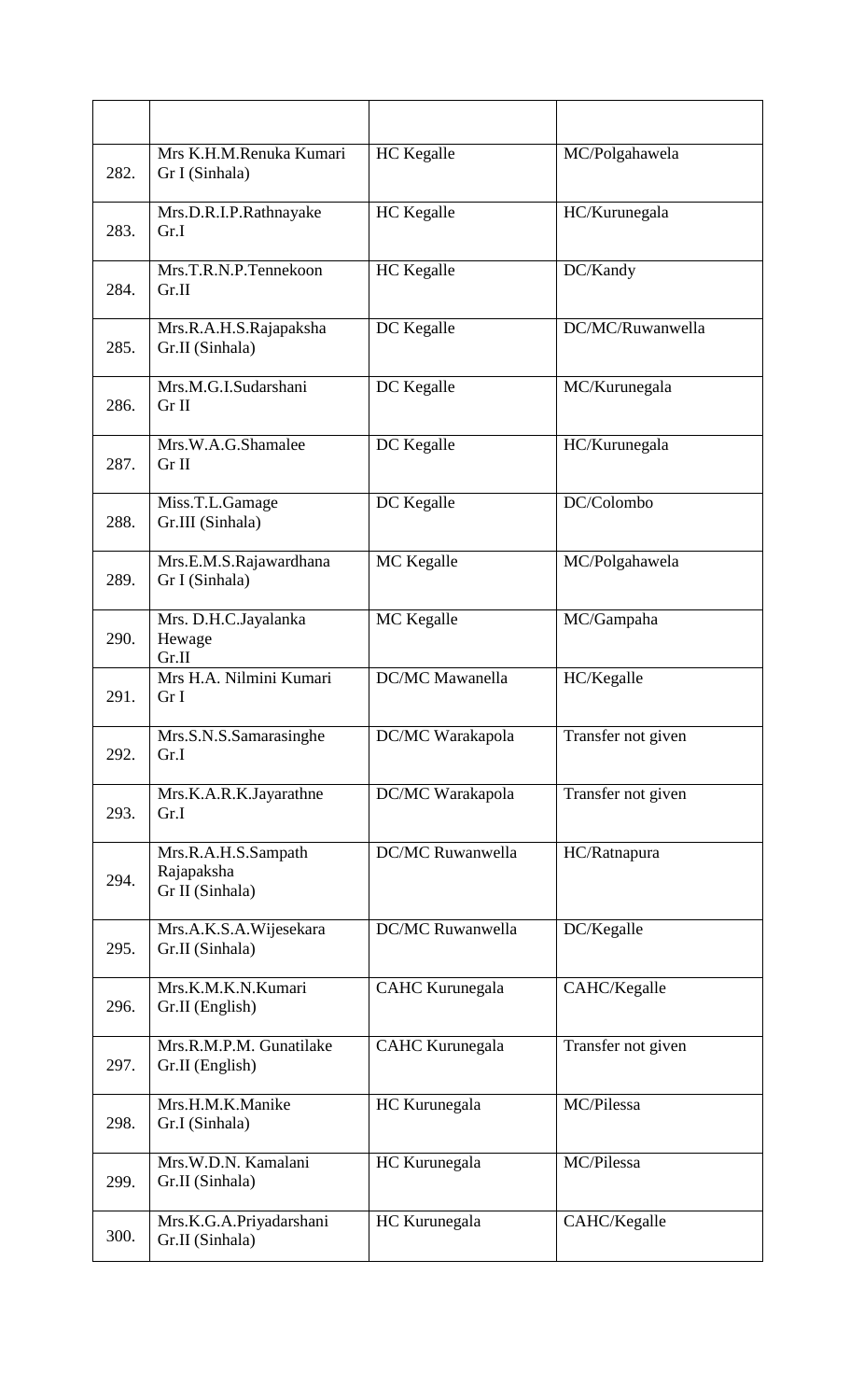| 301. | Mrs.J.M.N.P. Jayasinghe<br>Gr.II (Sinhala)            | HC Kurunegala     | DC/MC/Wariyapola   |
|------|-------------------------------------------------------|-------------------|--------------------|
| 302. | Miss.A.S.N.Gunasinghe<br>Gr.II                        | HC Kurunegala     | CAHC/Kurunegala    |
| 303. | Mrs.W.M.M.S.M.Wijesinghe<br>Gr.II (Sinhala)           | DC Kurunegala     | DC/Kuliyapitiya    |
| 304. | Mrs.M.M.P.Mallawaarachchi<br>Gr.I (Sinhala)           | DC Kurunegala     | Transfer not given |
| 305. | Mrs.N.M.S.W.Kumari<br>Gr.III (Sinhala)                | DC Kurunegala     | HC/Colombo         |
| 306. | Miss. R.M.Kanthi Manike<br>Gr.I (Sinhala)             | MC Kurunegla      | MC/Rambadagalla    |
| 307. | Mrs.I.D.Wimalasooriya<br>Gr.I (Sinhala)               | MC Kurunegala     | MC/Polgahawela     |
| 308. | Mrs.S.M.S.M.Senevirathne<br>Gr.II (Sinhala)           | MC Kurunegala     | DC/Kuliyapitiya    |
| 309. | Mrs.J.A.T.D.Kumari<br>Gr,I (Sinhala)                  | MC Kurunegala     | MC/Mahara          |
| 310. | Mrs.S.H.S.K.Ranasinghe<br>Gr.I                        | MC Kurunegala     | Transfer not given |
| 311. | Miss.C.S.Rathnayake<br>Gr.III (Sinhala)               | MC Kurunegala     | HC/Colombo         |
| 312. | Mrs.L.G.C.Lihinikadugama<br>Gr.I (Sinhala)            | MC Pilessa        | MC/Rambadagalla    |
| 313. | Mrs.M.G.M.Piumi<br>Gr.II (Sinhala)                    | MC Pilessa        | DC/Kegalle         |
| 314. | Mrs.A.G.H.C.K.Wickramaara<br>chchi<br>Gr.II (Sinhala) | <b>MC</b> Pilessa | Transfer not given |
| 315. | Mrs.W.I.A.Walpola<br>Gr.I (Sinhala)                   | HC Kuliyapitiya   | MC/Hettipola       |
| 316. | Mrs.J.M.W.R.Jayasundara<br>Gr.I (Sinhala)             | HC Kuliyapitiya   | MC/Hettipola       |
| 317. | Mrs.D.M.M.Chathurika<br>Gr.I (Sinhala)                | HC Kuliyapitiya   | DC/MC/Marawila     |
| 318. | Miss.P.K.D.Umayanthi<br>Gr.III (Sinhala)              | HC Kuliyapitiya   | MC/Kandy           |
| 319. | Mrs.T.A.E.S.Dharmadasa<br>Gr.II (Sinhala)             | DC Kuliyapitiya   | DC/MC/Wariyapola   |
| 320. | Miss.R.P.D.L.Siriwardhana<br>Gr.II (Sinhala)          | DC Kuliyapitiya   | DC/MC/Wariyapola   |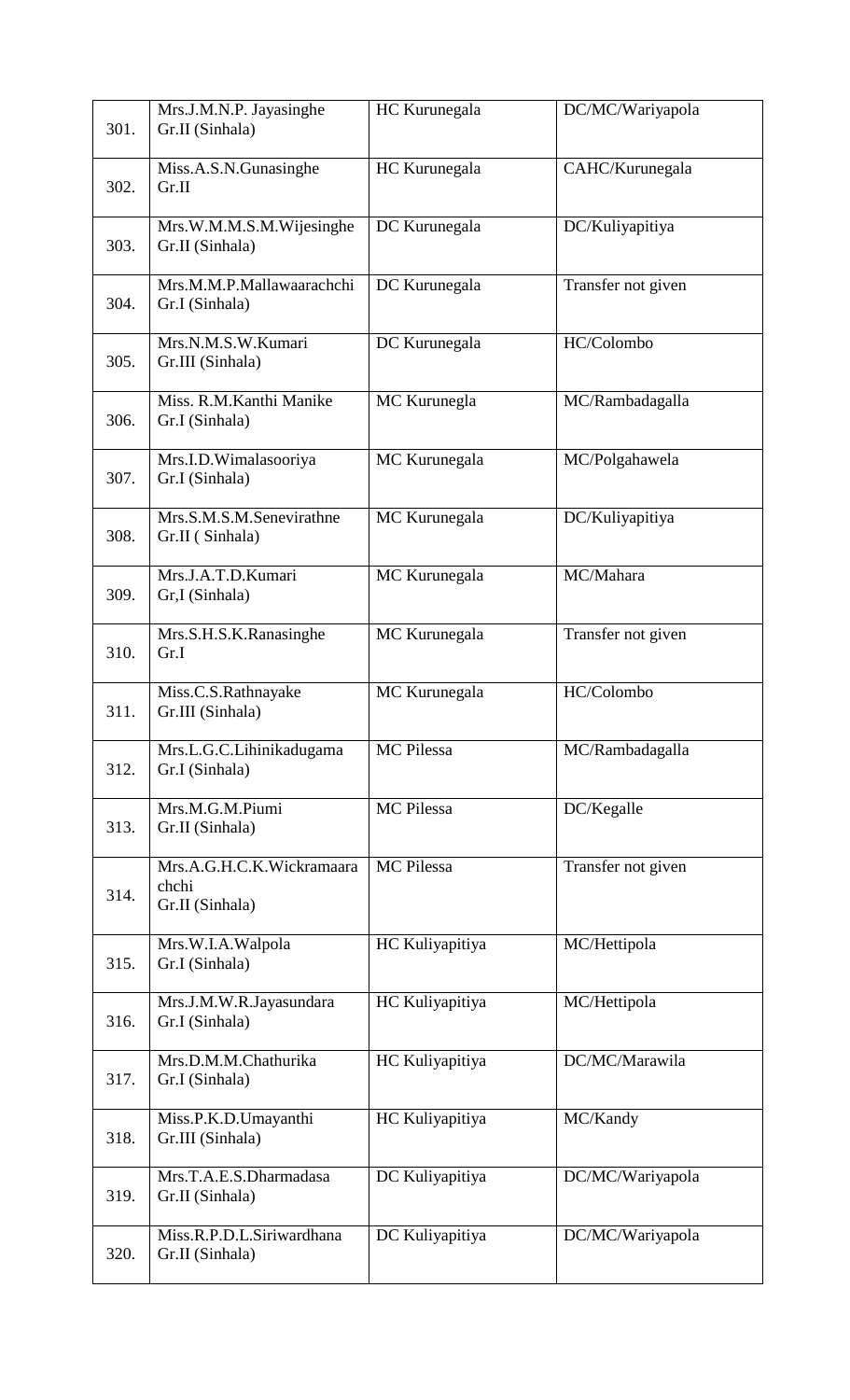|      | Miss.J.K.S.S.Jayasinghe                      | DC Kuliyapitiya    | MC/Kurunegala       |
|------|----------------------------------------------|--------------------|---------------------|
| 321. | Gr.II (Sinhala)                              |                    |                     |
| 322. | Miss.A.D.C.P.Amarawickram<br>a               | DC Kuliyapitiya    | CMC/Colombo         |
|      | Gr.II (Sinhala)                              |                    |                     |
| 323. | Miss.K.K.M.Fonseka<br>Gr.II (Sinhala)        | DC Kuliyapitiya    | MC/Fort - Colombo   |
|      |                                              |                    |                     |
| 324. | Ms.D.K.Lakshika<br>Gr.III                    | DC/Kuliyapitiya    | HC/Embilipitiya     |
|      |                                              |                    |                     |
| 325. | Mrs.H.W.T.T.R.Karunarathne<br>Gr.I (Sinhala) | MC Kuliyapitiya    | MC/Kurunegala       |
|      |                                              |                    |                     |
| 326. | Miss.M.C.I.A.Jayakodi<br>Gr.II (Sinhala)     | MC Kuliyapitiya    | DC/Colombo          |
|      |                                              |                    |                     |
| 327. | Mrs.A.N.Gunasekara<br>Gr.II (Sinhala)        | MC Kuliyapitiya    | DC/Kurunegala       |
|      |                                              |                    |                     |
| 328. | Miss.J.A.S.S.Jayasinghe<br>Gr.III (Sinhala)  | MC Kuliyapitiaya   | HC/Colombo          |
|      |                                              |                    |                     |
| 329. | Mrs.S.N.P.I.Subhashini<br>Gr.II (Sinhala)    | DC/MC Maho         | MC/Embilipitiya     |
|      |                                              |                    |                     |
| 330. | Mrs.G.P.H.S.Madhushani<br>Gr.II (Sinhala)    | DC/MC Maho         | DC/Embilipitiya     |
|      |                                              |                    |                     |
| 331. | Miss.D.W.M.Ransarani<br>Gr.III (Sinhala)     | DC/MC Maho         | DC/Colombo          |
|      | Mrs. S.S.Liyanaarachchi                      | MC Galgamuwa       | DC/MC/Tissamaharama |
| 332. | Gr.I (Sinhala)                               |                    |                     |
|      | Mrs.D.M.C.Dineshika                          | MC Galgamuwa       | Transfer not given  |
| 333. | Gr.I (Sinhala)                               |                    |                     |
|      | Mrs W.M.Randima Mihirani                     | DC/MC Wariyapola   | MC/Kuliyapitiya     |
| 334. | Wasala                                       |                    |                     |
|      | Gr II (Sinhala)                              |                    |                     |
|      | Mrs.K.P.H.W.Pushpakumari                     | DC/MC Wariyapola   | HC/Kegalle          |
| 335. | Gr.I (Sinhala)                               |                    |                     |
|      | Mrs.M.P. Salwathura                          | DC/MC Wariyapola   | HC/Colombo          |
| 336. | Gr.III (Sinhala)                             |                    |                     |
| 337. | Mrs.R.M.D. Milani                            | MC Rambadagalla    | HC/Kurunegala       |
|      | Gr.I (Sinhala)                               |                    |                     |
|      | Miss.T.D.S.Wimalaweera                       | MC Hettipola       | DC/Kegalle          |
| 338. | Gr.III                                       |                    |                     |
|      | Miss.P.K.D.I.Madhushani                      | MC/Hettipola       | Transfer not given  |
| 339. | Rupasinghe<br>Gr.III                         |                    |                     |
|      | Mrs.K.D.G.Perera                             | DC/MC Nikaweratiya | MC/Embilipitiya     |
| 340. | Gr.II (Sinhala)                              |                    |                     |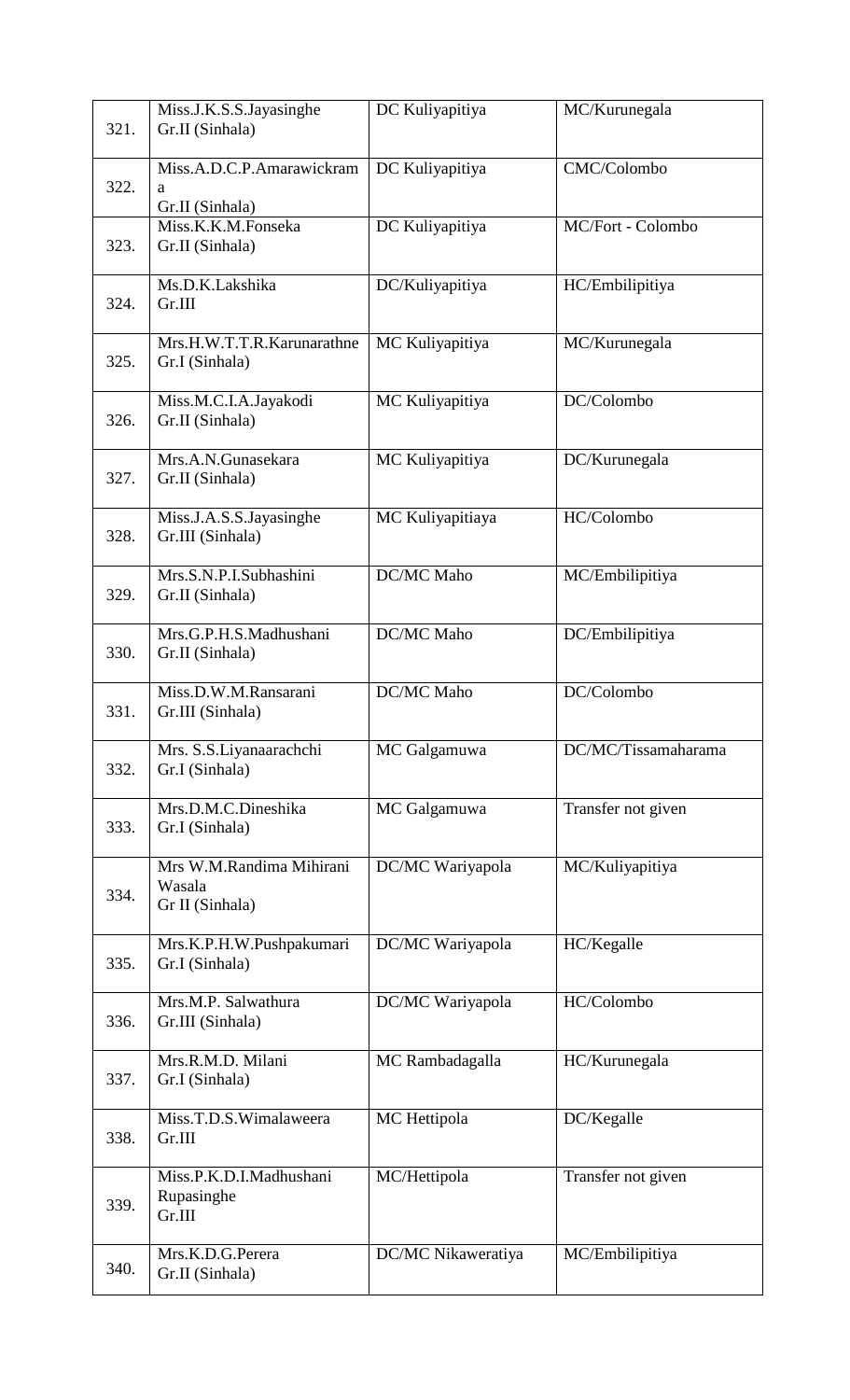| 341. | Miss.D.P.T.Nisansala<br>Gr.II (Sinhala)            | DC/MC Nikaweratiya    | DC/MC/Udugama      |
|------|----------------------------------------------------|-----------------------|--------------------|
| 342. | Mrs.J.D.S.P.Jayasinghe<br>Gr.I (Sinhala)           | MC Polgahawela        | DC/MC/Mawanella    |
| 343. | Mrs.A.M.T.P.Sudumenike<br>Gr.I (Sinhala)           | MC Polgahawela        | MC/Kurunegala      |
| 344. | Mrs.T.W.C.S.D.Kumari<br>Gr.I (Sinhala)             | MC Polgahawela        | MC/Kegalle         |
| 345. | Mrs.S.A.G.W.Subasinghe<br>Gr.I (Sinhala)           | MC Polgahawela        | HC/Kurunegala      |
| 346. | Mrs.W.T.Chathurangani<br>Gr.II (Sinhala)           | <b>HC Chilaw</b>      | DC/Colombo         |
| 347. | Miss. D.F.M.A.A.Shalika<br>Gr.III (Sinhala)        | DC/MC Chilaw          | DC/Colombo         |
| 348. | Mrs.B.A.Sanjeewani<br>Gr.II (Sinhala)              | DC/MC Chilaw          | Transfer not given |
| 349. | Mrs.D.T.M.Karunaratne<br>Gr.II (Sinhala)           | <b>HC</b> Puttalam    | MC/Kaduwela        |
| 350. | Miss.E.D.Nimesha<br>Gr.III                         | <b>HC</b> Puttalam    | DC/Negombo         |
| 351. | Mrs.M.A.D.K.Maddumaarach<br>chi<br>Gr.II (Sinhala) | <b>DC/MC</b> Puttalam | HC/Embilipitiya    |
| 352. | Mrs.W.S.Samaraweera<br>Gr.II (Sinhala)             | <b>DC/MC</b> Puttalam | MC/Anamaduwa       |
| 353. | Miss.V.P.Chinthani<br>Gr.II (Sinhala)              | <b>DC/MC</b> Puttalam | MC/Mt.Lavinia      |
| 354. | Mrs.W.I.Sanjewani Vaas<br>Gr.III (Sinhala)         | <b>DC/MC</b> Puttalam | HC/Colombo         |
| 355. | Miss.B.A.N.Dilhari<br>Gr.III                       | <b>DC/MC</b> Puttalam | DC/Colombo         |
| 356. | Mrs.H.B.S.Pradeepika<br>Gr.II                      | DC/MC Marawila        | MC/Negombo         |
| 357. | Mrs.K.P.T.Anuruddhika<br>Gr.III (Sinhala)          | DC/MC Marawila        | CMC/Colombo        |
| 358. | Mrs.K.K.S.Sanjeewani<br>Gr.II (Sinhala)            | MC Anamaduwa          | DC/MC/Nikaweratiya |
| 359. | Mrs.A.H.Prasangika<br>Gr.II (Sinhala)              | MC Anamaduwa          | DC/Kegalle         |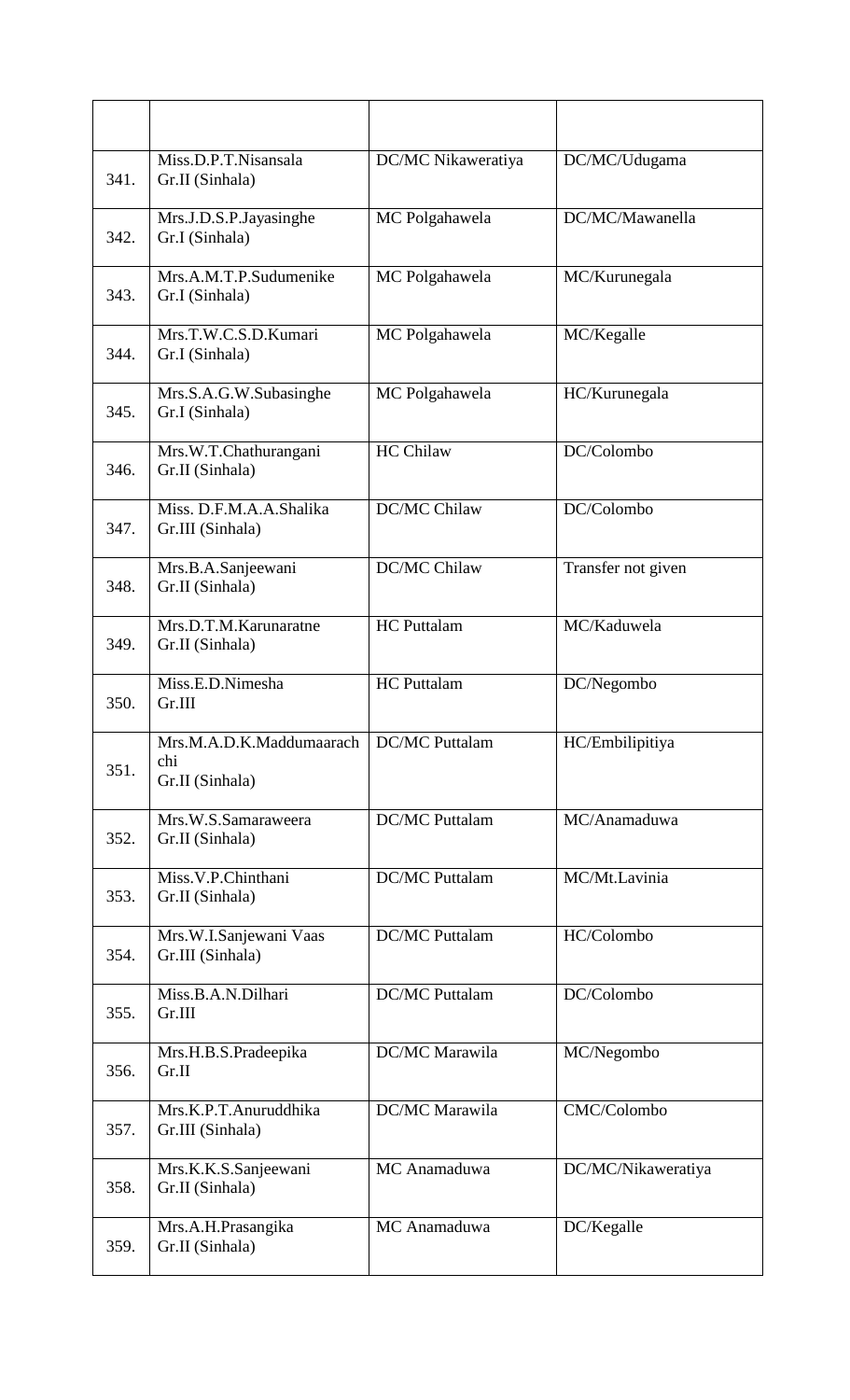| 360. | Mrs.G.D.S.R.E.Samarasinghe<br>Gr.II (Sinhala)     | <b>CAHC</b> Anuradhapura | MC/Galgamuwa                                                     |
|------|---------------------------------------------------|--------------------------|------------------------------------------------------------------|
| 361. | Mrs.T.T.N.L.Peiris<br>Gr.III (English)            | <b>CAHC</b> Anuradhapura | Com.HC/Colombo<br>(Transfer is deferred until<br>further notice) |
| 362. | Mrs.A.N.Samarasekara<br>Gr.I (Sinhala)            | HC Anuradhapura          | DC/MC/Kekirawa                                                   |
| 363. | Mrs. A.M.Sachini Tharanga<br>Gr.II (Sinhala)      | HC Anuradhapura          | DC/MC/Nikaweratiya                                               |
| 364. | Miss.I.K.N.Kaumali<br>Gr.II (Sinhala)             | HC Anuradhapura          | DC/MC/Tissamaharama                                              |
| 365. | Mrs.Y.M.H.Kumarihami<br>Gr.I (Sinhala)            | HC Anuradhapura          | DC/MC/Kebitigollewa                                              |
| 366. | Miss.H.G.Mekala<br>Sandaruwani<br>Gr.II (Sinhala) | DC Anuradhapura          | MC/Fort - Colombo                                                |
| 367. | Mrs. U.C.J.Abeysekara<br>Gr.I (Sinhala)           | MC Anuradhapura          | DC/MC/Kebitigollewa                                              |
| 368. | Mrs.H.S.Ekanayake<br>Gr.I (Sinhala)               | MC Anuradhapura          | DC/MC/Kekirawa                                                   |
| 369. | Mrs.A.Ramasinghe<br>Gr.III (Sinhala)              | MC Anuradhapura          | DC/Colombo                                                       |
| 370. | Mrs.P.U.D.Muthukumarana<br>Gr.III (Sinhala)       | MC Anuradhapura          | DC/Matugama                                                      |
| 371. | Mrs.A.M.M.D.Amarasena<br>Gr.II (Sinhala)          | DC/MC Kabithigollewa     | MC/Anuradhapura                                                  |
| 372. | Mrs.G.G.A.N.Amarasinghe<br>Gr.III (Sinhala)       | DC/MC Kebithigollewa     | MC/Anuradhapura                                                  |
| 373. | Mrs.P.H.N.Fernando<br>Gr.II                       | DC/MC Kekirawa           | HC/Vavuniya                                                      |
| 374. | Mrs.P.M.L.R.Kandegedara<br>Gr.II (Sinhala)        | DC/MC Kekirawa           | Transfer not given                                               |
| 375. | Miss.W.M.C.K.Weerasekara<br>Gr.II (Sinhala)       | HC Polonnaruwa           | DC/MC/Mahiyangana                                                |
| 376. | Mrs.W.S.N.Vithana<br>Gr.II (Sinhala)              | HC Polonnaruwa           | DC/MC/Hingurakgoda                                               |
| 377. | Miss.A.U.Hewage<br>Gr.III (Sinhala)               | HC Polonnaruwa           | CMC/Colombo                                                      |
| 378. | Mrs.H.G.Karunawathi<br>Gr.I                       | DC/MC Polonnaruwa        | DC/MC/Hingurakgoda                                               |
| 379. | Mrs.W.A.S.Wickramaarachch<br>Gr.I (Sinhala)       | DC/MC Polonnaruwa        | DC/MC/Dambulla                                                   |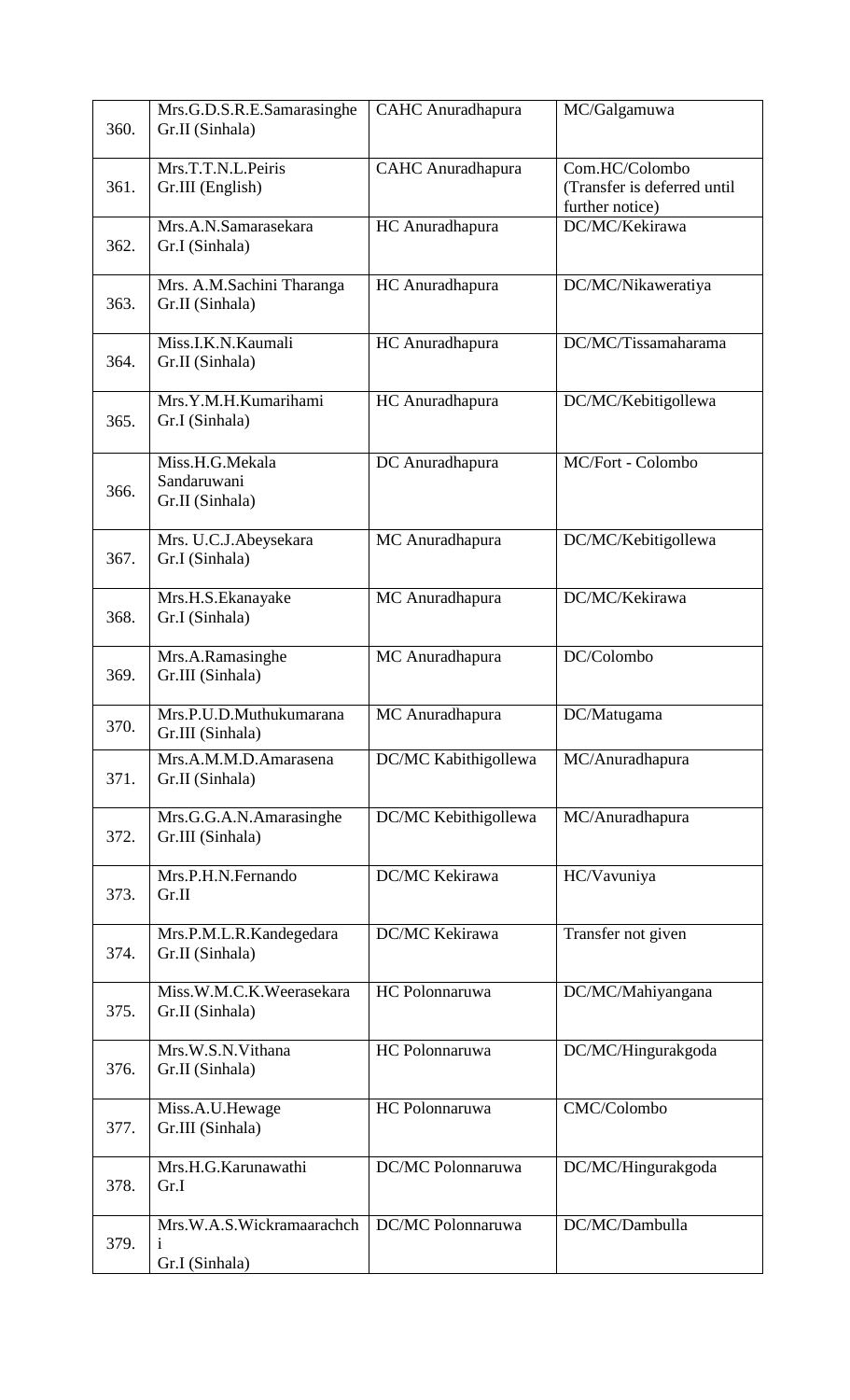| 380. | Mrs.D.H.W.C.Lalathri<br>Gr.II (Sinhala)              | DC/MC Polonnaruwa  | DC/MC/Hingurakgoda    |
|------|------------------------------------------------------|--------------------|-----------------------|
| 381. | Mrs.M.M.S.Udayangani<br>Gr.II (Sinhala)              | DC/MC Polonnaruwa  | DC/MC/Dehiattakandiya |
| 382. | Mrs.H.T.Rasangi Deepika<br>Gr.II                     | DC/MC Hingurakgoda | MC/Maligakanda        |
| 383. | Mrs.R.M.D.N.Ratnayaka<br>Gr.I (Sinhala)              | HC Badulla         | DC/MC/Welimada        |
| 384. | Mrs.K.Y.T.Madubhashini<br>Gr.II (Sinhala)            | HC Badulla         | DC/MC/Mahiyangana     |
| 385. | Mrs.K.R.Asanka<br>Gr, II (Sinhala)                   | HC Badulla         | Transfer not given    |
| 386. | Miss.K.W.Inoka<br>Gr.III (Sinhala)                   | HC Badulla         | CMC/Colombo           |
| 387. | Mrs.W.M.S.Priyadarshani<br>Gr.I (Sinhala)            | DC Badulla         | DC/Nuwara Eliya       |
| 388. | Mrs.A.D.Siriyalatha<br>Gr.I (Sinhala)                | DC Badulla         | HC/Nuwara Eliya       |
| 389. | Mrs.H.M.S.Pushpani<br>Gr.I (Sinhala)                 | DC Badulla         | MC/Bibile             |
| 390. | Mrs.N.D.Wijethunge<br>Gr.III (Sinhala)               | DC Badulla         | HC/Colombo            |
| 391. | Mrs.W.H.M.Waduge<br>Gr.II (Sinhala)                  | MC Badulla         | DC/MC/Welimada        |
| 392. | Miss.W.H.Thilaka Wickrama<br>Gr.I (Sinhala)          | MC Badulla         | HC/Nuwara Eliya       |
| 393. | Miss.W.L.U.Darshani<br>Gr I (Sinhala)                | DC Bandarawela     | DC/MC/Monaragala      |
| 394. | Mrs.H.M.Swarnalatha<br>Gr.I (Sinhala)                | DC Bandarawela     | HC/Badulla            |
| 395. | Mrs.R.W.D.P.Rajapaksha<br>Gr.I                       | MC Bandarawela     | Transfer not given    |
| 396. | Mrs.G.V.P.K.Gunathilaka<br>Gr I (Sinhala)            | DC/ MC Mahiyangana | MC/Bibile             |
| 397. | Mrs.D.J.M.S.Prithi Kumari<br>Gr.II                   | DC/MC Mahiyangana  | MC/Naula              |
| 398. | Mrs B.G.K.Sajeewani<br>Nawarathna<br>Gr II (Sinhala) | DC/MC Welimada     | MC/Badulla            |
| 399. | Mrs.W.D.N.Weerasinghe<br>Gr.I (Sinhala)              | DC/MC Welimada     | Transfer not given    |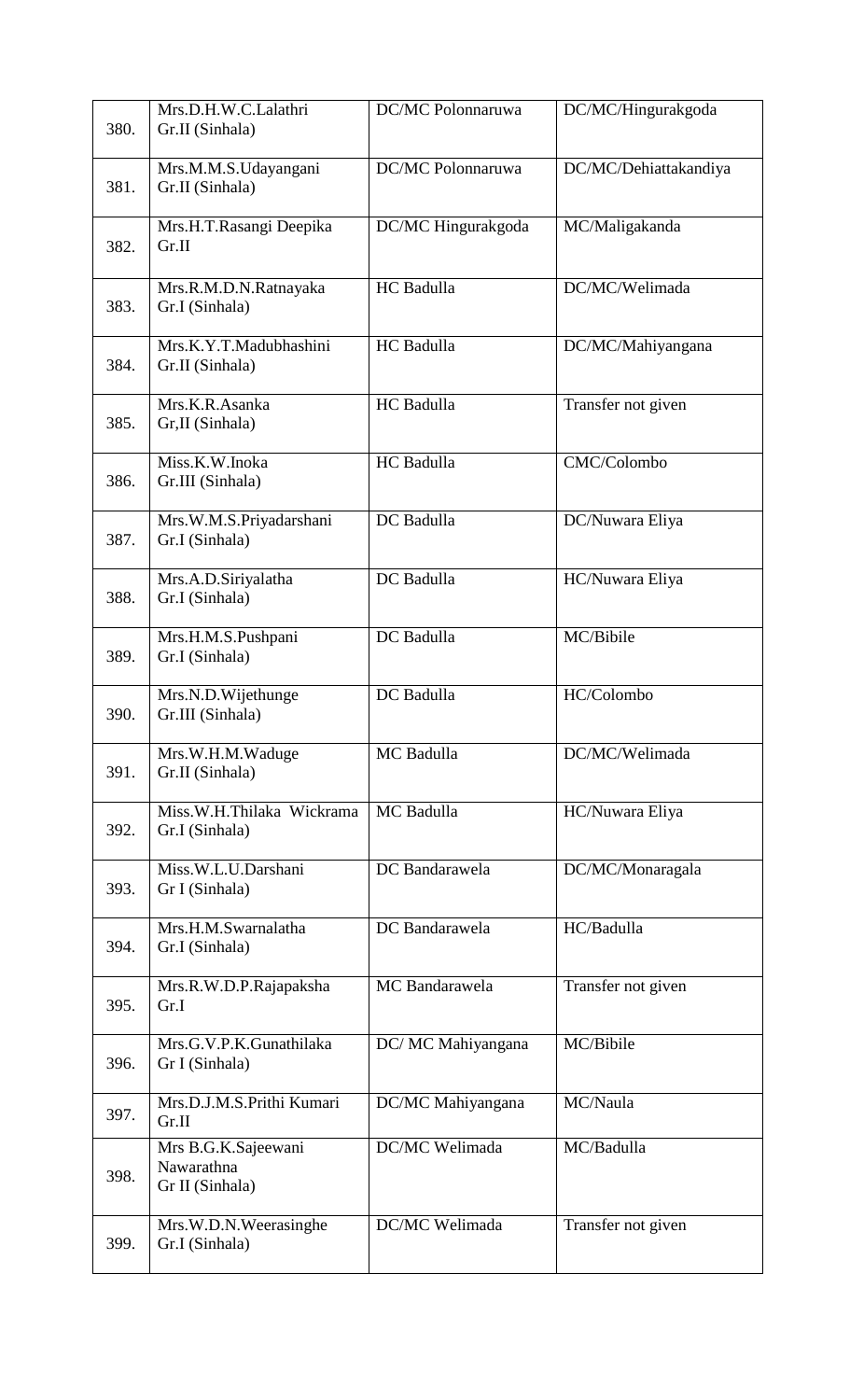| 400. | Mrs.B.Y.D.Blelasit<br>Gr.I (Sinhala)          | DC/MC Welimada    | Transfer not given |
|------|-----------------------------------------------|-------------------|--------------------|
| 401. | Mrs.R.M.R.Ranasinghe<br>Gr.I (Sinhala)        | DC/MC Welimada    | DC/Nuwara Eliya    |
| 402. | Mrs.T.M.D.Senani<br>Gr.I (Sinhala)            | HC Monaragala     | DC/MC/Wellawaya    |
| 403. | Mrs.M.N.U.Waduge<br>Gr.III (Sinhala)          | HC Monaragaha     | Com.HC/Colombo     |
| 404. | Mrs.P.G.A.M.Kumari<br>Gr II (Sinhala)         | DC/MC Monaragala  | DC/Bandarawela     |
| 405. | Mrs.S.M.R. Priyadarshani<br>Gr.I (Sinhala)    | DC/MC Wellawaya   | HC/Monaragala      |
| 406. | Mr.D.W.Kelum Sanjeewa<br>Gr.II(Sinhala)       | DC/MC Wellawaya   | MC/Bibile          |
| 407. | Mrs.K.M.H.Menike<br>Gr.I                      | MC Bibila         | DC/MC/Monaragala   |
| 408. | Mrs.R.M.M.Chandima<br>Gr.II (Sinhala)         | MC Bibila         | DC/MC/Wellawaya    |
| 409. | Mrs.R.S.K.T.Damayanthi<br>Gr.II (Sinhala)     | MC Bibila         | Transfer not given |
| 410. | Mrs.N.S.Jayasinghe<br>Gr.I (Sinhala)          | MC Bibila         | Transfer not given |
| 411. | Mrs.D.M.D.Damayanthi<br>Gr.I (Sinhala)        | MC Siyambalanduwa | MC/Bibile          |
| 412. | Mrs.J.A.R.S.Jayasinghe<br>Gr.II (Sinhala)     | MC Siyambalanduwa | DC/Colombo         |
| 413. | Mrs.A.G.R.N.Karunadasa<br>Gr.II (Sinhala)     | MC Siyambalanduwa | Transfer not given |
| 414. | Mrs.M.M.D.P.Abeysekara<br>Gr.II (Sinhala)     | HC Ampara         | MC/Siyambalanduwa  |
| 415. | Mrs.R.B.G.S.Bandara<br>Gr.II (Sinhala)        | HC Ampara         | Transfer not given |
| 416. | Miss.E.K.C.Nayomi<br>Gr.III                   | HC Ampara         | CMC/Colombo        |
| 417. | Mrs.R.P.D.W.K.S.Rajapaksha<br>Gr.II (Sinhala) | DC/MC Ampara      | MC/Siyambalanduwa  |
| 418. | Mrs.D.H.W.L.Sachini<br>Gr.II (Sinhala)        | DC/MC Ampara      | DC/MC/Hatton       |
| 419. | Miss.U.A.A.N.De Silva<br>Gr.I (Sinhala)       | DC/MC Ampara      | MC/Siyambalanduwa  |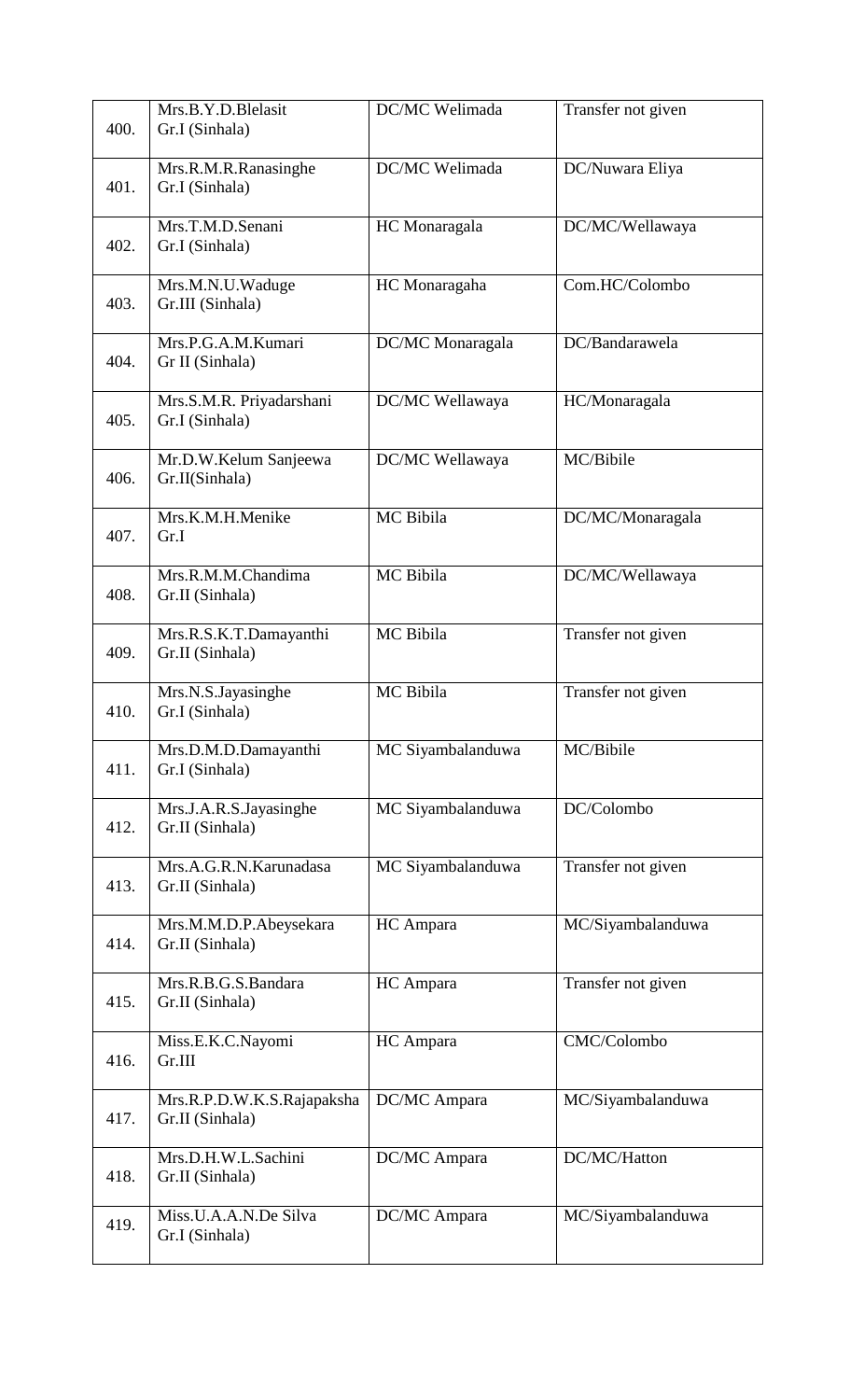| 420. | Mrs.H.S.P.Yasalath<br>Gr. I            | DC/MC Ampara           | MC/Siyambalanduwa  |
|------|----------------------------------------|------------------------|--------------------|
| 421. | Mrs.K.A.Sanjeewani<br>Gr.III           | DC/MC Ampara           | MC/Bibile          |
| 422. | Mrs.K.M.N.H.Jeewanthi<br>Gr.I          | DC/MC Dehiattakandiya  | HC/Polonnaruwa     |
| 423. | Miss.G.M.Sagarika<br>Gr.II (Sinhala)   | DC/MC Dehiattakandiya  | DC/MC/Moratuwa     |
| 424. | Mr.E.A.N.S.Edirisinghe<br>Gr.II        | DC/MC Dehiattakandiya  | Transfer not given |
| 425. | Mrs.D.Thayananthan<br>Gr.II            | HC Kalmunai            | MC/Samanthurai     |
| 426. | Mrs K.Kalimuthu<br>Gr.II (Tamil)       | DC Kalmunai            | MC/Samanthurai     |
| 427. | Miss.M.M.L.S.Natheera<br>Gr.II (Tamil) | DC Kalmunai            | MC/Akkaraipattu    |
| 428. | Mrs.N.Pratheesan<br>Gr.II (Tamil)      | DC Kalmunai            | HC/Batticaloa      |
| 429. | Miss.K.Anusha<br>Gr.III (Tamil)        | DC Kalmunai            | Transfer not given |
| 430. | Miss.U.Sukirtha<br>Gr.III              | MC Kalmunai            | Transfer not given |
| 431. | Mrs.R.Ansar<br>Gr.I (Tamil)            | MC Kalmunai            | MC/Samanthurai     |
| 432. | Miss.P.Niranjana<br>Gr.III             | MC Kalmunai            | Transfer not given |
| 433. | Mrs.I. Vijayakumaran<br>Gr.I (Tamil)   | MC Sammanthurai        | DC/Kalmunai        |
| 434. | Mrs.J.R.Banu<br>Gr.III                 | MC Sammanthurai        | DC/Kalmunai        |
| 435. | Mrs.M.J.Fathima Askara<br>Gr.III       | <b>DC/MC Potuvil</b>   | Transfer not given |
| 436. | Mrs.T.Srikaran<br>Gr.III               | <b>DC/MC Potuvil</b>   | Transfer not given |
| 437. | Mrs.R.R.Abdul Wahab<br>Gr.II           | DC Akkaraipattu        | Transfer not given |
| 438. | Mrs.S.Vimalasegaran<br>Gr.I (Tamil)    | <b>CAHC</b> Batticaloa | DC/Kalmunai        |
| 439. | Mrs.L.Sutharshala<br>Gr.II             | <b>HC</b> Batticaloa   | HC/Kalmunai        |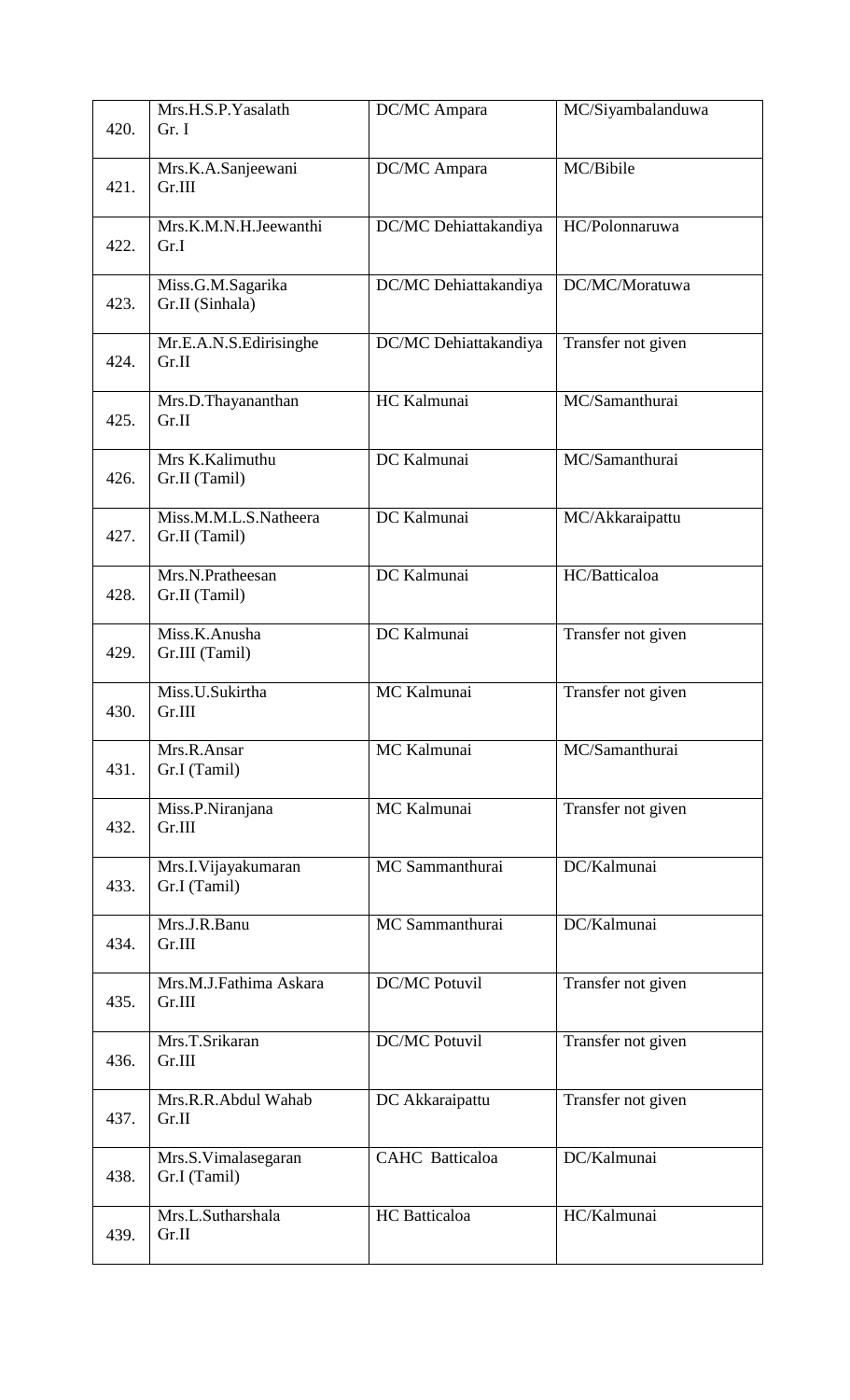| 440. | Mrs.J.Gabriel<br>Gr.III                           | <b>HC</b> Batticaloa    | Transfer not given |
|------|---------------------------------------------------|-------------------------|--------------------|
| 441. | Mrs.M.S.F.Zameela<br>Gr.III                       | <b>HC</b> Batticaloa    | DC/MC/Valachchenai |
| 442. | Mrs.S.Muhzeem<br>Gr II (Tamil)                    | DC/MC Valachchcenai     | CAHC/Batticaloa    |
| 443. | Mrs.J.Prashanthy<br>Gr.II (Tamil)                 | <b>CAHC</b> Trincomalee | Transfer not given |
| 444. | Miss.T.Sarojinidevi<br>Gr I                       | <b>HC</b> Trincomalee   | Transfer not given |
| 445. | Miss.M.D.S.Sandamali<br>Gr.II                     | HC Trincomalee          | DC/MC/Kantale      |
| 446. | Mrs.S.Thirushahini<br>Gr.II                       | <b>HC</b> Trincomalee   | Transfer not given |
| 447. | Mrs.T.Thaksharajani<br>Gr.I (Tamil)               | <b>HC</b> Trincomalee   | Transfer not given |
| 448. | Mrs.Fattima Anton<br>Gr.I                         | <b>DC</b> Trincomalee   | DC/MC/Mutur        |
| 449. | Mrs.N.Mansoora<br>Gr.II                           | <b>DC</b> Trincomalee   | Transfer not given |
| 450. | Mrs.R.Priyatharshini<br>Gr.II (Tamil)             | <b>DC</b> Trincomalee   | Transfer not given |
| 451. | Mrs.N.Revathy<br>Gr.II (Tamil)                    | <b>DC</b> Trincomalee   | Transfer not given |
| 452. | Mrs.J.Kamalanathan<br>Gr.I (Tamil)                | MC Trincomalee          | MC/Batticaloa      |
| 453. | Mrs.M.K.Nona Nihara<br>Gr.I (Tamil)               | <b>MC</b> Trincomalee   | MC/Batticaloa      |
| 454. | Mrs.R.Premakumari<br>Gr.II                        | <b>MC</b> Trincomalee   | Transfer not given |
| 455. | Mrs.S.Nishanthini<br>Gr.II                        | <b>MC</b> Trincomalee   | Transfer not given |
| 456. | Mrs.K.Sulosana<br>Gr.II                           | <b>MC</b> Trincomalee   | Transfer not given |
| 457. | Mr.K.Nishantha<br>Sarathchandra<br>Gr.I (Sinhala) | <b>MC</b> Trincomalee   | Transfer not given |
| 458. | Mrs.K.A.Gayani Ishara<br>Gr.III (Sinhala)         | <b>MC</b> Trincomalee   | MC/Kandy           |
| 459. | Mrs.L.M.F.Silmiya<br>Gr.II (Tamil)                | <b>DC/MC Mutur</b>      | DC/Trincomalee     |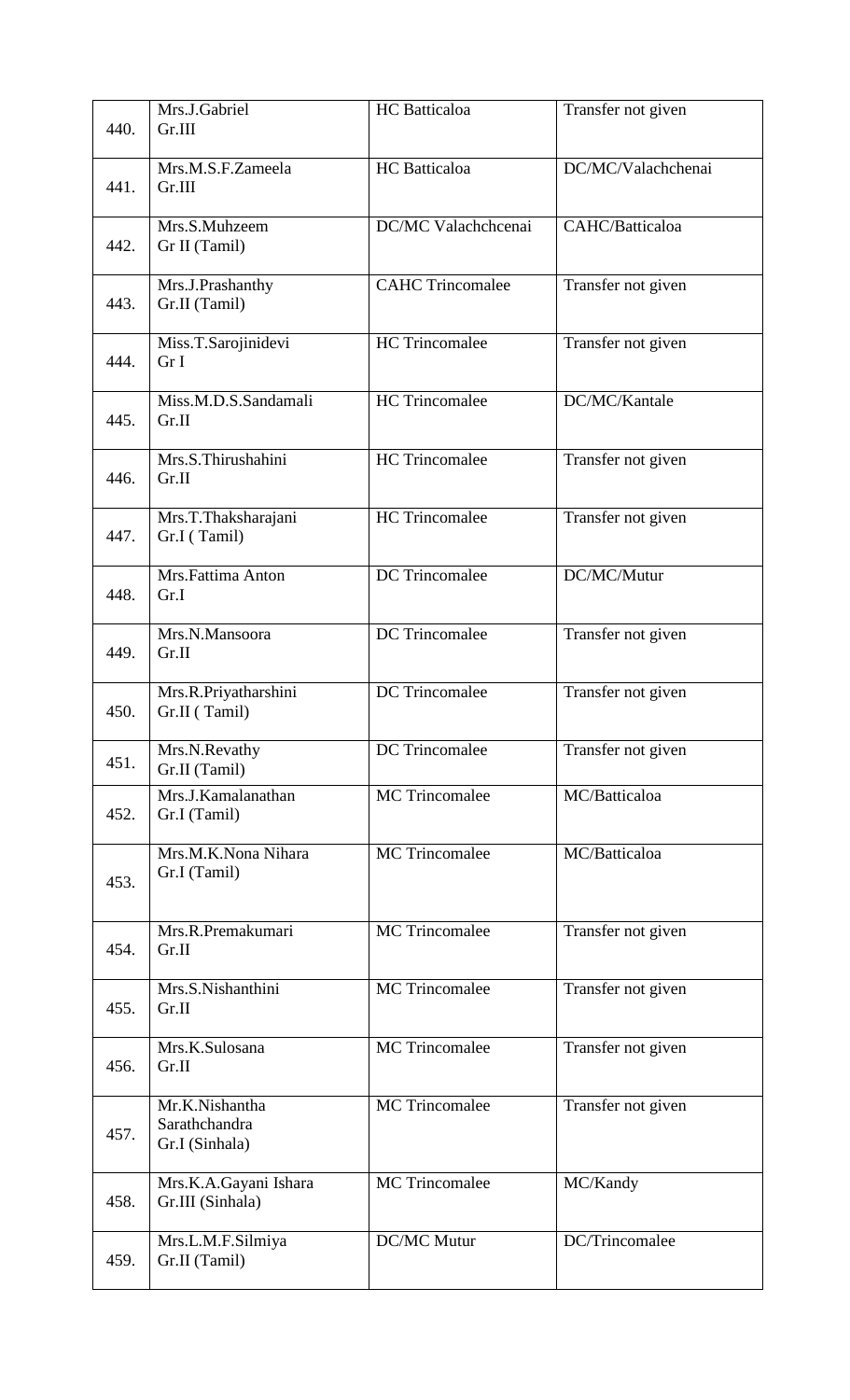| 460. | Mrs.P.V.I.M.Vithanage<br>Gr.II (Sinhala)   | <b>DC/MC Kantale</b>  | HC/Trincomalee        |
|------|--------------------------------------------|-----------------------|-----------------------|
| 461. | Miss.G.D.T.De Silva<br>Gr.III (Sinhala)    | <b>DC/MC Kantale</b>  | HC/Colombo            |
| 462. | Miss.K.Y.D.Sewwandi<br>Gr.III (Sinhala)    | <b>DC/MC Kantale</b>  | DC/Embilipitiya       |
| 463. | Miss.A.K.Jayasinghe<br>Gr.III (Sinhala)    | <b>DC/MC Kantale</b>  | HC/Colombo            |
| 464. | Mrs.A.Balaraj<br>Gr II (Tamil)             | <b>MC Point Pedro</b> | CAHC/Jaffna           |
| 465. | Mrs.G.Satheesan<br>Gr II                   | DC/MC Mallakam        | DC/Jaffna             |
| 466. | Miss.V.Kandasamy<br>Gr. I                  | CAHC Jaffna           | <b>MC/Point Pedro</b> |
| 467. | Mrs.T.Sathimoorthy<br>Gr I (Tamil)         | DC Jaffna             | MC/Chavakachcheri     |
| 468. | Mrs.N.Kalaichelvan<br>Gr.II                | DC Jaffna             | DC/MC/Kytes           |
| 469. | Mrs.U.Thanuja<br>Gr.II                     | DC Jaffna             | DC/MC/Kytes           |
| 470. | Ms.V.Piraba<br>Gr.II                       | DC Jaffna             | DC/MC/Mallakam        |
| 471. | Mrs.K.Dayani<br>Gr.II                      | MC Jaffna             | DC/MC/Kytes           |
| 472. | Mrs.Ambiga Mathivathanan<br>Gr. II (Tamil) | Juv. MC Jaffna        | DC/MC/Kytes           |
| 473. | Mrs.S.Jeeva<br>Gr.II (Tamil)               | Juv. MC Jaffna        | Transfer not given    |
| 474. | Mrs.V.Kugarajan<br>Gr.II (Tamil)           | Juv. MC Jaffna        | Transfer not given    |
| 475. | Mrs.M.I.G.M.Croos<br>Gr.I                  | HC Mannar             | Transfer not given    |
| 476. | Miss.U.Dishani<br>Gr.III (Tamil)           | <b>HC</b> Mannar      | Transfer not given    |
| 477. | Mrs.T.Yalini<br>Gr.III(Tamil)              | <b>HC</b> Mannar      | Transfer not given    |
| 478. | Mrs.M.Gregory<br>Gr.III (Tamil)            | <b>HC</b> Mannar      | Transfer not given    |
| 479. | Mr.P.Mohanathas<br>Gr.I (Tamil)            | DC/ MC Mannar         | Transfer not given    |